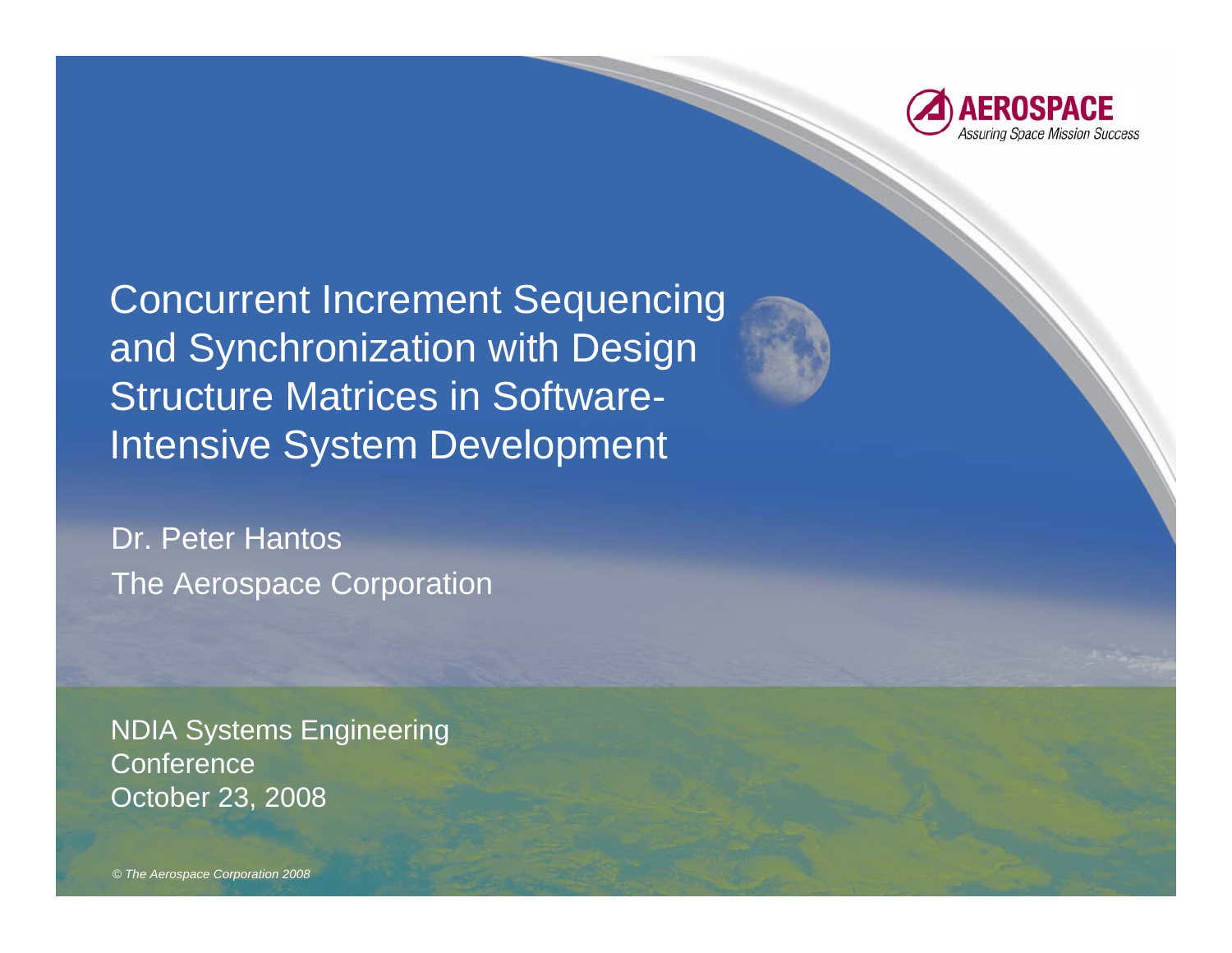#### Acknowledgements

- This work would not have been possible without the following:
	- *Feedback:*
		- Suellen Eslinger, Software Engineering Subdivision
		- Dr. Leslie J. Holloway, Software Acquisition and Process Department
		- Mary A. Rich, Software Engineering Subdivision
	- *Sponsor*
		- Michael Zambrana, USAF Space and Missile Systems Center, Directorate of Systems Engineering
	- *Funding sources*
		- Mission-Oriented Investigation and Experimentation (MOIE) Research Program (Software Acquisition Task)
	- *Inspiration*
		- Dr. Barry W. Boehm, University of Southern California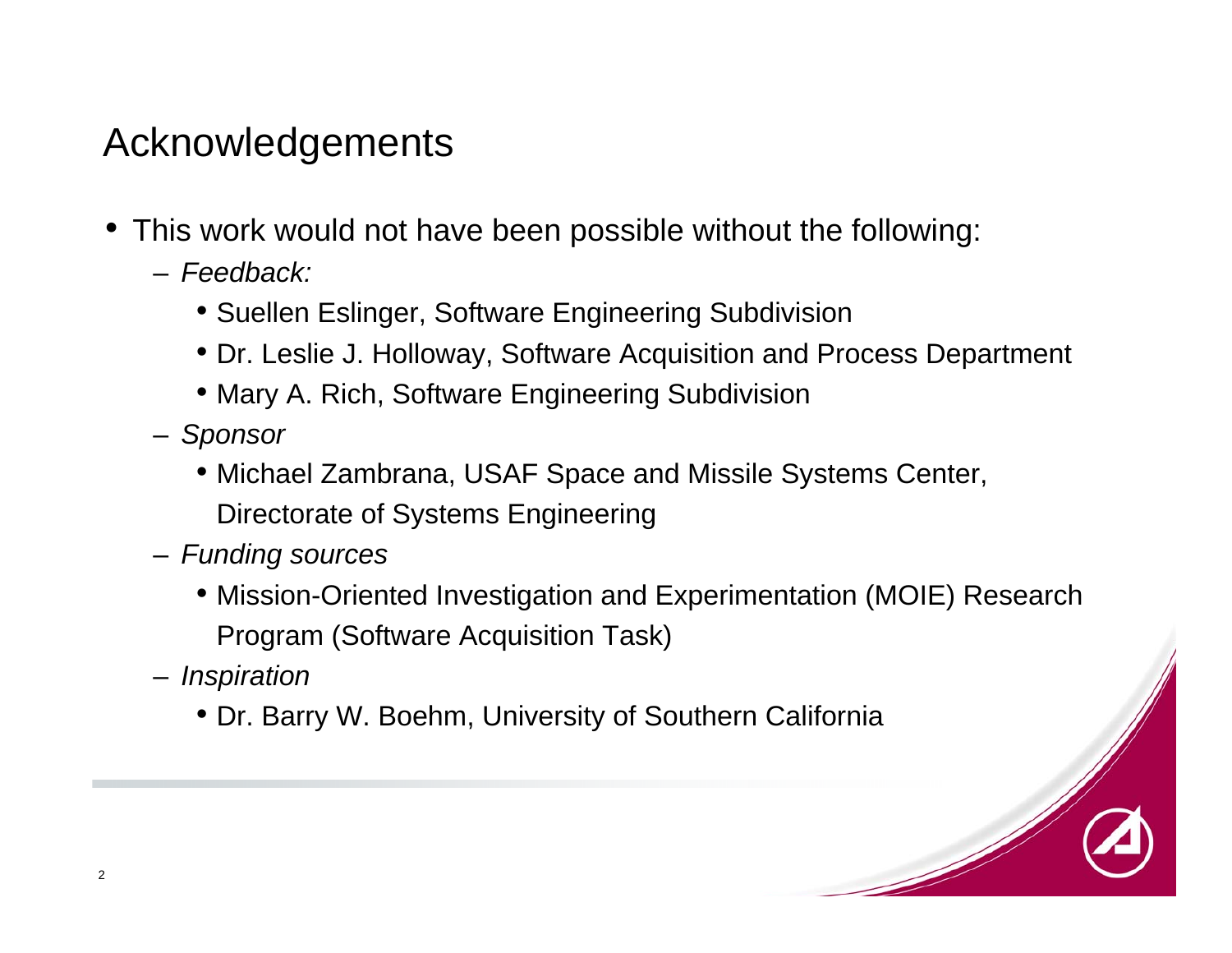#### Presentation Objectives

- Introduce a research platform to address concurrent engineering concerns of software-intensive system development
- Propose new metrics to characterize increment coupling and cohesion in complex, aggregate life cycle models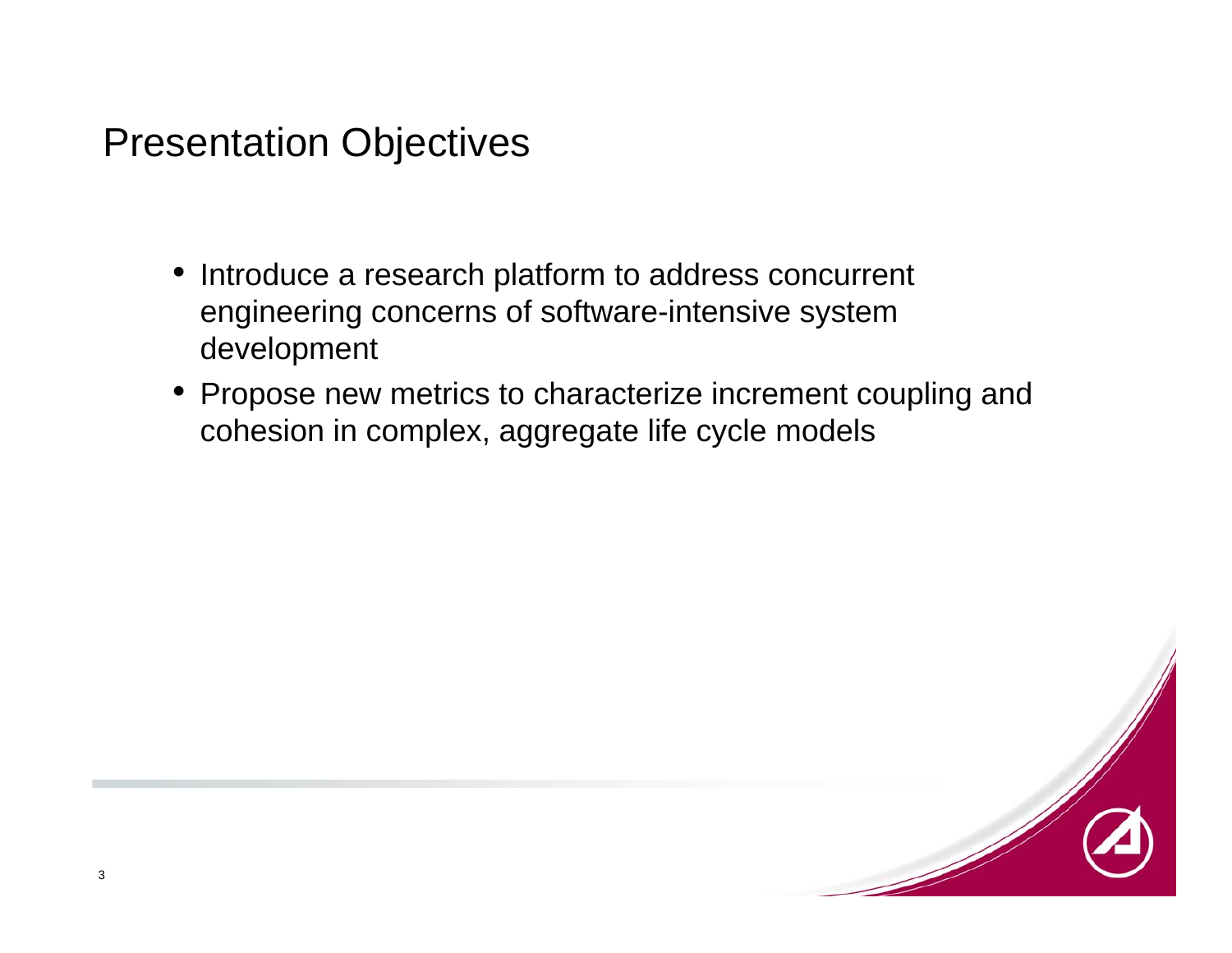### Agenda

- Wisdom
- Introduction
- $\bullet\,$  ULCM® (Unified Life Cycle Modeling $^{\texttt{SM}}$ )
- Challenges of Concurrent Engineering
- DSM (Design Structure Matrix)
- Mapping Anchor Points to DSM
- CICM (Concurrent Increment Coupling Metric)
- Relationship Between CICM and Schedule/Cost Risk
- Next Steps Direction of Future Research
- Summary
- Acronyms
- References

*® ULCM is registered in the U.S. Patent and Trademark Office by The Aerospace Corporation SM Unified Life Cycle Modeling is a Service Mark of The Aerospace Corporation*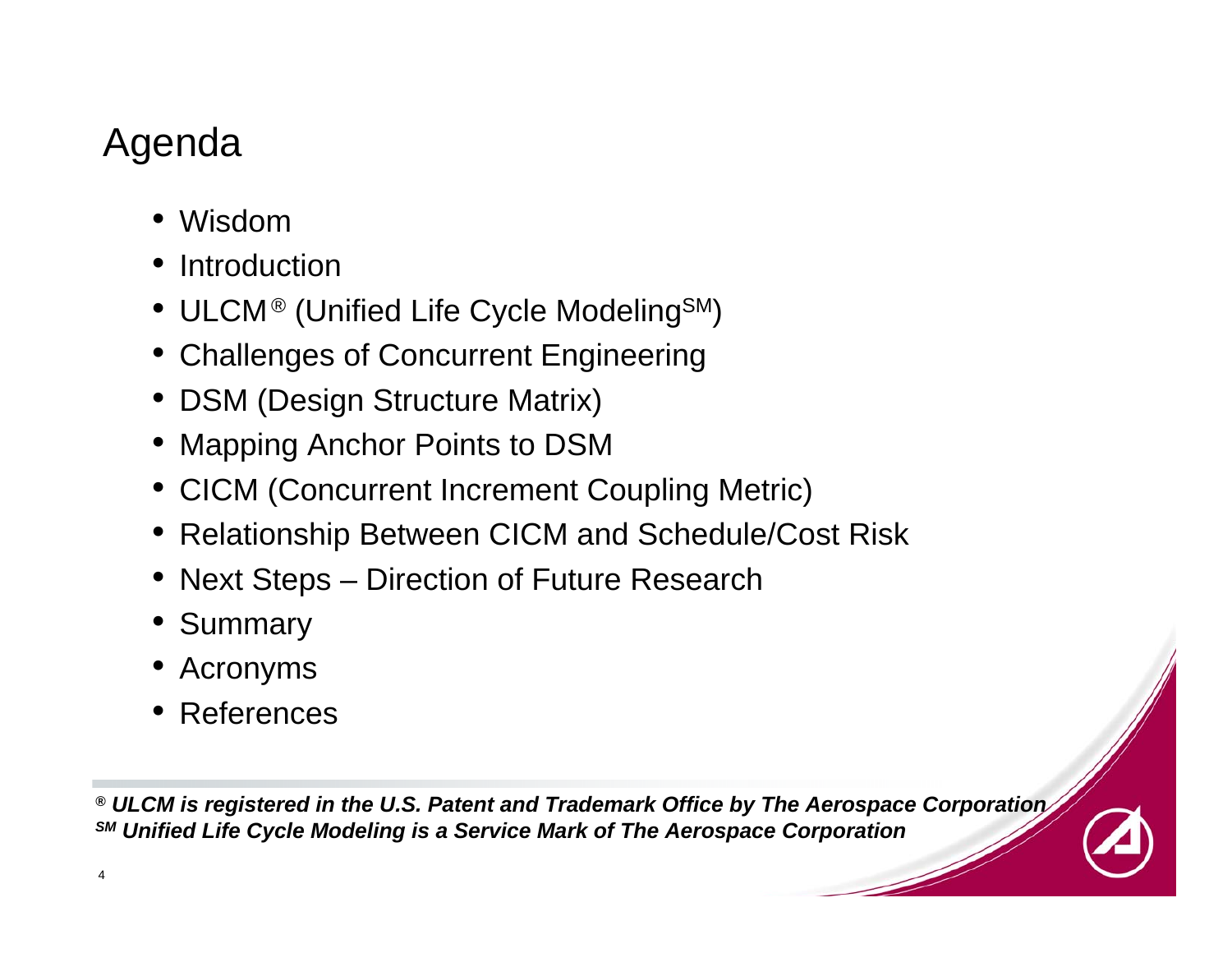Wisdom

**"To understand a subject, one must tear it apart and reconstruct it in a form intellectually satisfying to oneself, and that (in the view of the differences between individual minds) is likely to be different from the original form. This new synthesis is of course not an individual effort; it is the result of much reading and of countless informal discussions, but for it one must in the end take individual responsibility. "**

*Quote from J.L. Synge, "Relativity: The Special Theory" (1956), p. vii*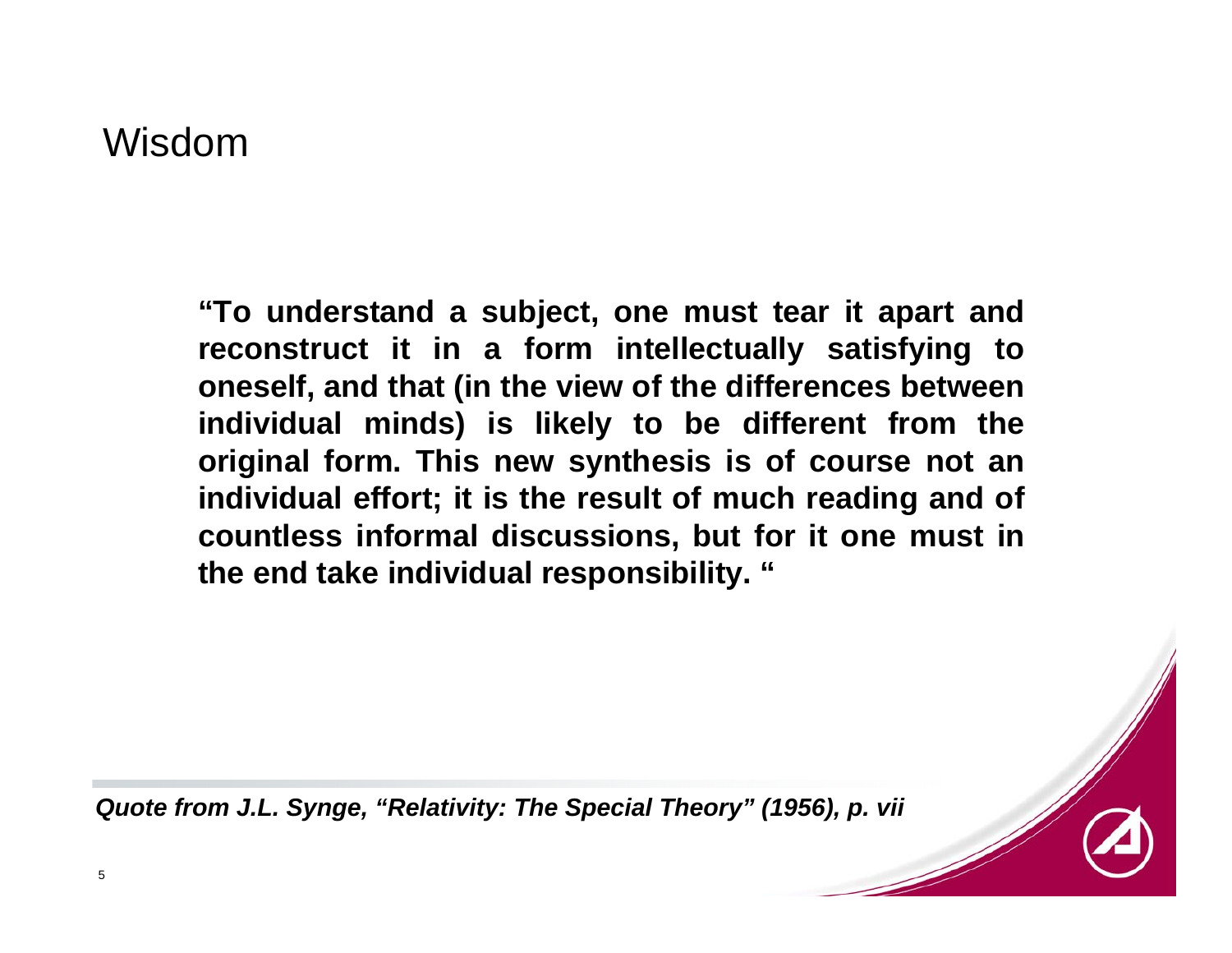#### Introduction

- • The National Security Space Defense Acquisition Challenge
	- –*Chronic cost/schedule overruns in space acquisitions*
	- –*Difficulty with validating the contractors' plans*
	- –*Difficulty with implementing proper controls*
	- – *Difficulty with successfully executing Evolutionary Acquisition and Spiral Development-related policies*
- • One of the Most Significant Root-Causes Identified
	- – *Concurrent Engineering is pursued without proper models and tools to manage concurrent process streams*
- • Proposed solutions involve the use of ULCM® (Unified Life Cycle ModelingSM) and DSM (Design Structure Matrix)
	- – *ULCM® is an Aerospace-developed research framework and methodology*
	- –*DSM is a widely used, visual system representation tool*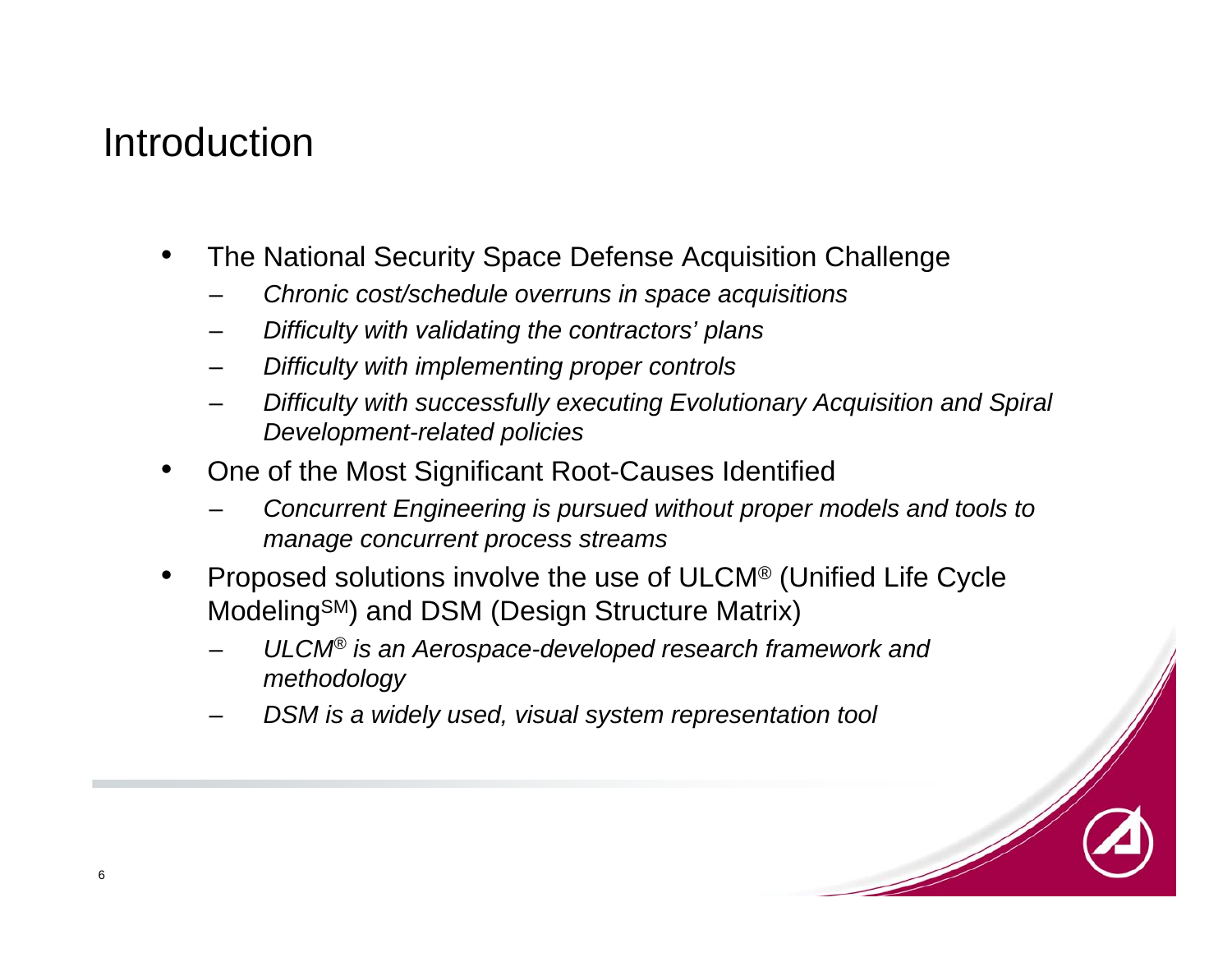#### ULCM® – The 64 Thousand Mile View

- ULCM® is an intuitive, pattern-based approach for specifying, constructing, visualizing and documenting the life cycle processes of software-intensive system development
- ULCM® is aspiring to become the "Occam's Razor" of Life Cycle Modeling
	- *The medieval rule of parsimony: "Plurality shouldn't be assumed without necessity"*
		- William of Ockham, 14<sup>th</sup> century philosopher
	- *The Life Cycle Modeling (LCM) rule of parsimony: All life cycle models are constructs or derivatives of a small number of basic life cycle modeling patterns*
- ULCM® is also a research platform
	- *It provides a foundation for a consistent and universal system development methodology*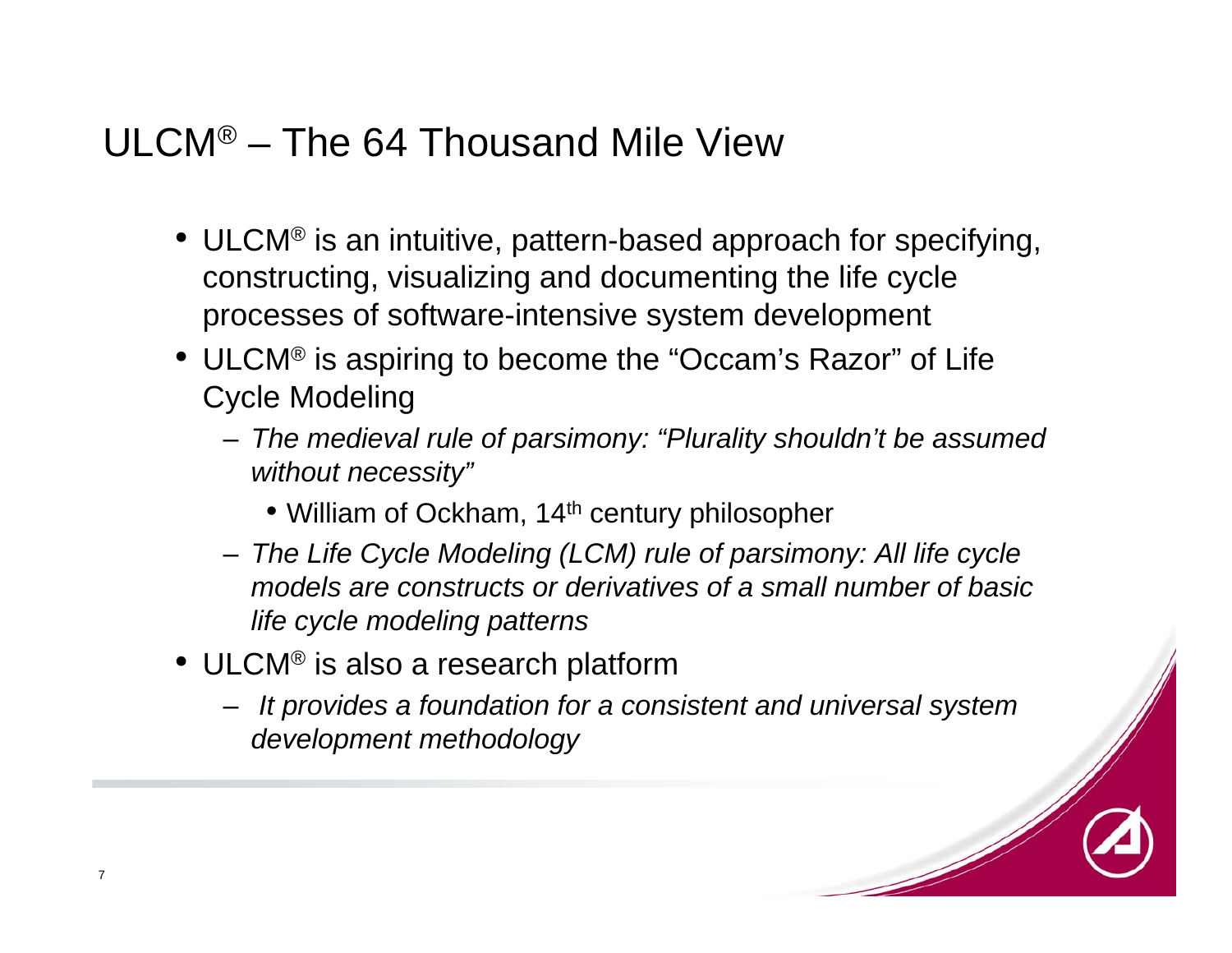#### The First Principles of Unified Life Cycle Modeling\*

- 1. Covered process domains are acquisition and development of software-intensive systems
- 2. The fundamental building block of life cycle models is an increment
- 3. All life cycle models are constructs or derivatives of a small number of basic LCM patterns
- 4. LCM is synergistic with architecture, architectural concepts and architecture modeling
- 5. Proper representation of life cycle models requires multiple views
- 6. Concurrent processes are synchronized via anchor points

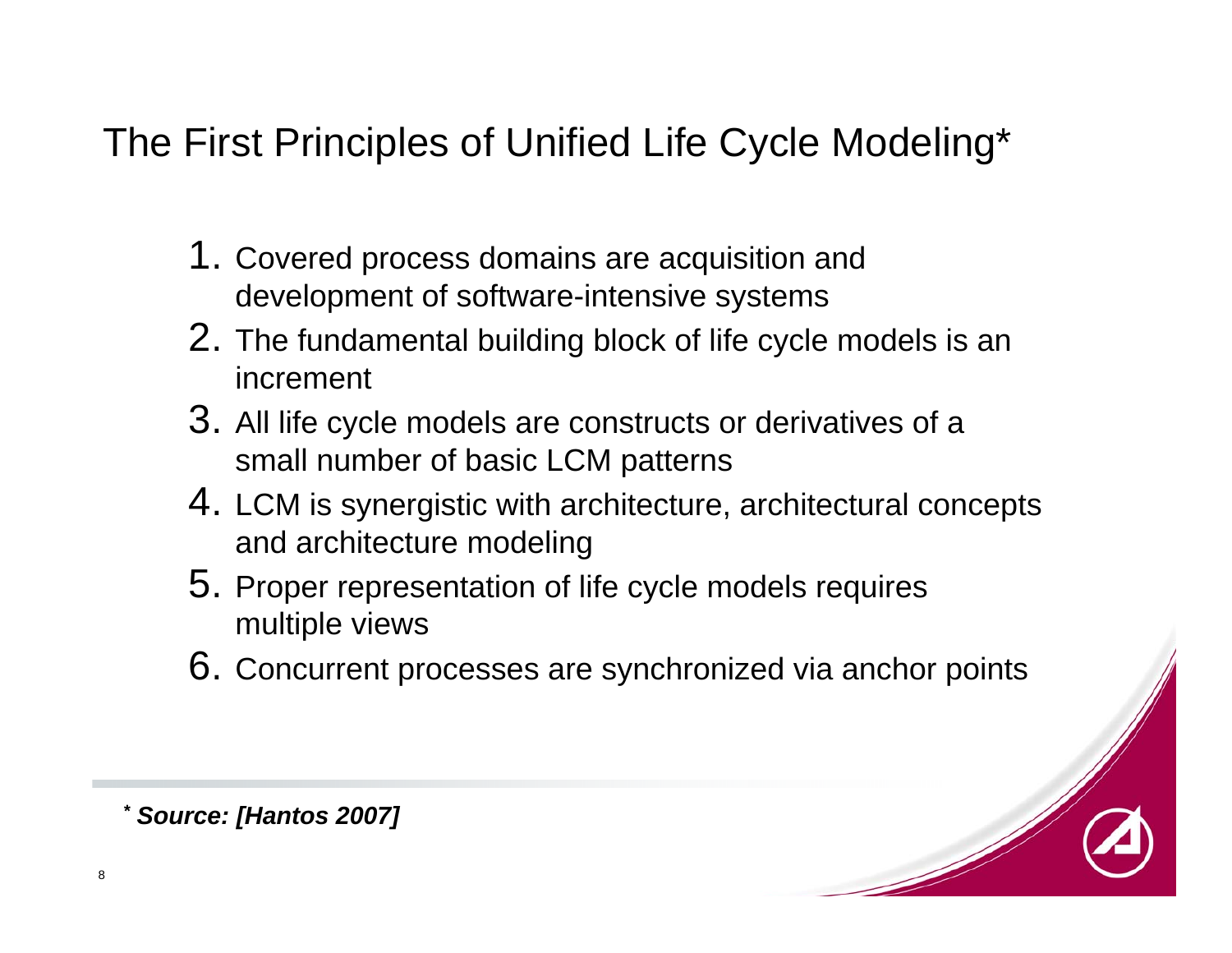#### Principles #1, #2, and #3

- Principle #1: Covered process domains are acquisition and development of software-intensive systems
	- *ULCM® might be applicable in other domains as well, but such use was neither pursued nor verified*
- Principle #2: The fundamental building block of life cycle models is an increment
	- *Increment is a conceptual term, refers to the difference between two subsequent releases of the product*
		- Delivering any useful functionality requires the creation of at least one increment of a system
- Principle #3 : All Life Cycle Models are constructs or derivatives of a small number of basic LCM patterns
	- *Since the fundamental building block is an increment, the ULCM® definition of all LCM patterns must address their relationship to the creation and sequencing of increments*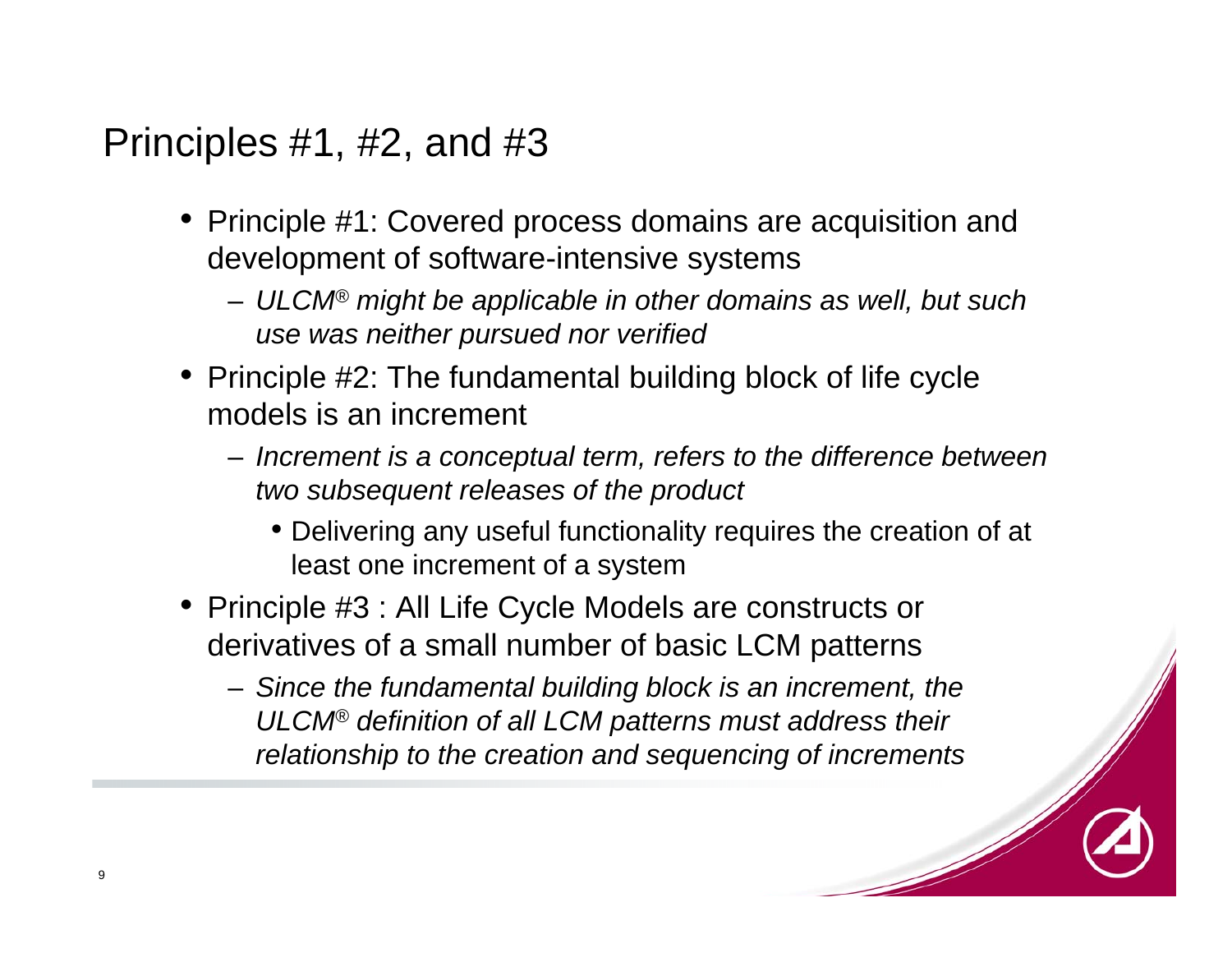#### Principles #4 and #5

- Principle #4: Life cycle modeling is synergistic with architecture, architectural concepts, and architecture modeling
	- *Product Architects answer the "What" question*
	- *Process Architects/Project Managers answer the "How" question*
	- *However, both activities are concurrently iterated during the life cycle*
- Principle #5: Proper representation of life cycle models requires multiple views
	- *Based on related experience with architecture modeling, it is clear that having multiple views is always necessary when modeling complex entities*
	- *The question is how many is necessary and sufficient?*
		- Currently ULCM® assumes two views of any life cycle model
			- *However, only one of them, the Enactment View, will suffice to demonstrate concerns related to increment coupling and cohesion*

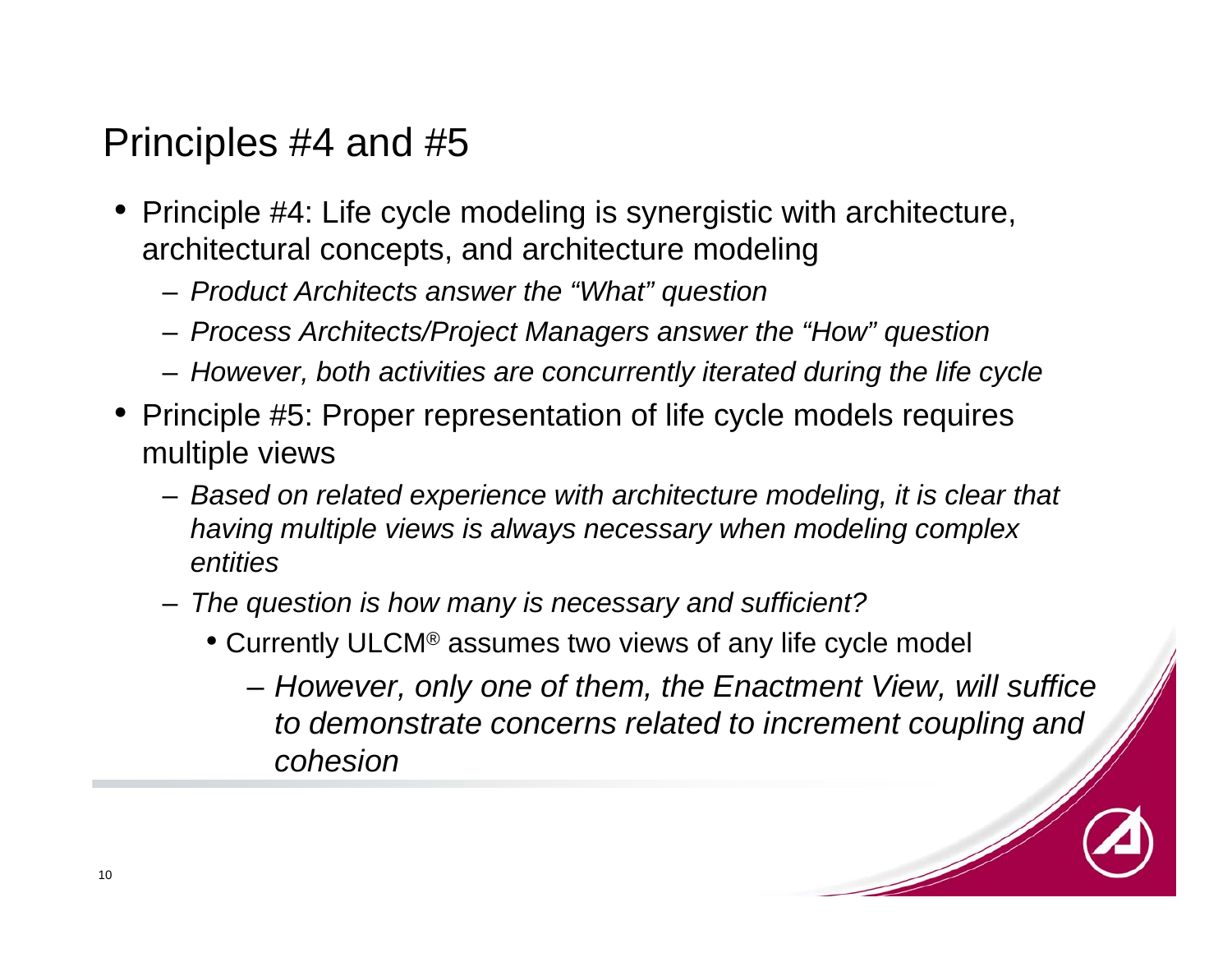#### Principle #6

- Principle #6: Concurrent processes are synchronized via Anchor Points
	- *What are Anchor Points (APs)?*
		- Intermediate milestones with specific, focused objectives



- *The idea behind Anchor Points* 
	- "Extreme" Planning and Monitoring & Control Approaches
		- *Ad-hoc, "code-and-fix": Planning horizon is the next iteration*
		- *Waterfall: Planning horizon is the end of the Increment*
	- "Stop, Stabilize, and Regroup" Approach
		- *Iterative with APs: Planning horizon is the next Anchor Point*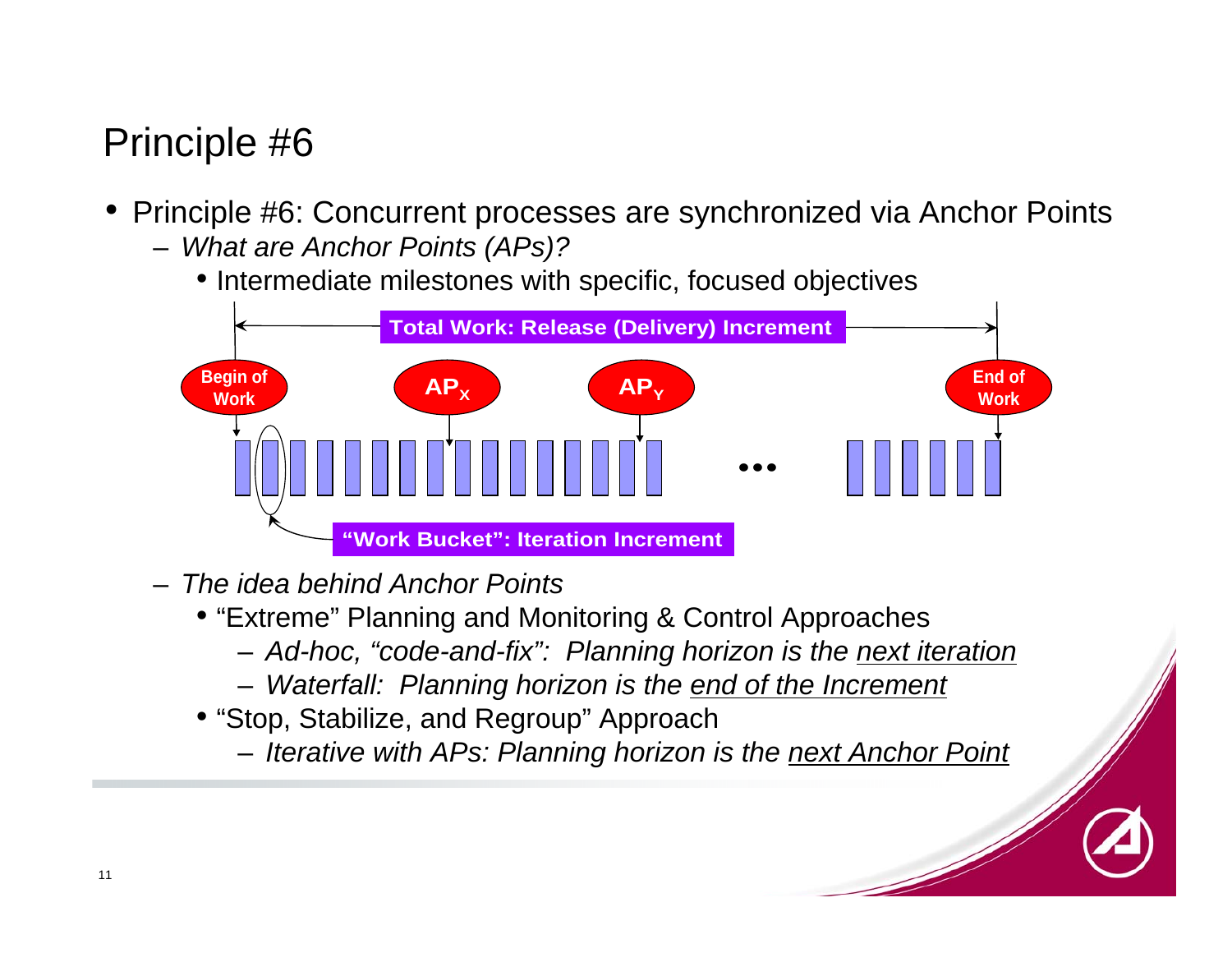#### ULCM® Enactment View of an Increment

| IIR       | <b>ILO</b> | <b>ILA</b> | IOR<br>IDR | <b>IED</b> | iel                                                                                                                         |  |
|-----------|------------|------------|------------|------------|-----------------------------------------------------------------------------------------------------------------------------|--|
|           |            |            |            |            |                                                                                                                             |  |
|           |            |            |            |            | $\mathsf{Phase_1}$   $\mathsf{Phase_2}$   $\mathsf{Phase_3}$   $\mathsf{Phase_4}$   $\mathsf{Phase_5}$   $\mathsf{Phase_6}$ |  |
| Increment |            |            |            |            |                                                                                                                             |  |

#### **Legend:**

- **IIR – Increment Inception Readiness**
- **ILO – Increment Life Cycle Objectives**
- **ILA – Increment Life Cycle Architecture**
- **IOR – Increment Operational Readiness**
- **IDR – Increment Delivery Readiness**
- **IED – Increment End-Of-Life Decision**
- **IEL – Increment End-Of-Life**
- In ULCM®, life cycle phases of an increment are intentionally not named
	- *Specifying both phase content and anchor points is redundant*
	- *Phase content stays flexible; phase activities are not pre-determined*
	- *Focus is on achieving anchor point objectives*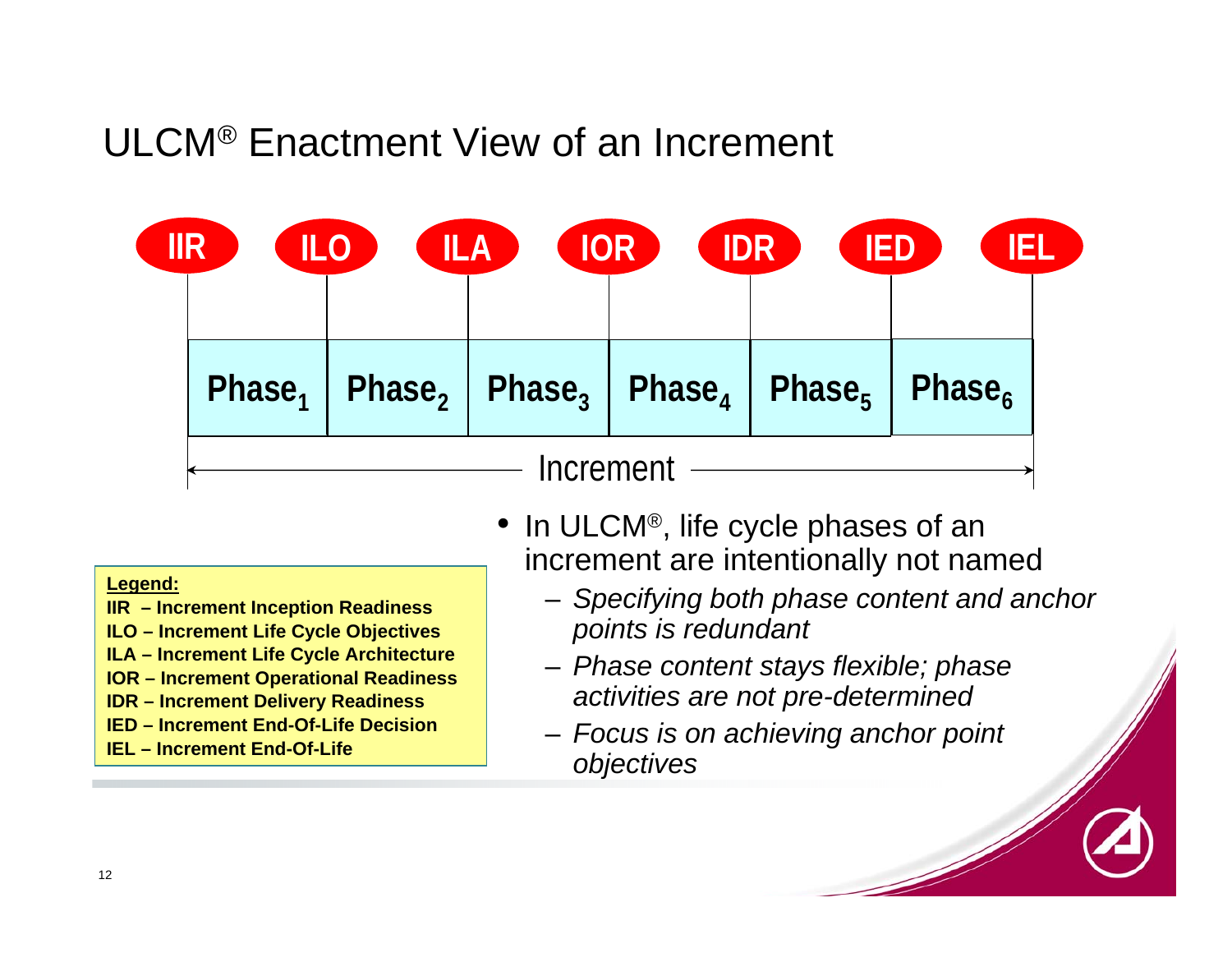#### Product-related AP Objectives During Development

- **IIR** Increment Inception Readiness
	- *Its sole purpose is to mark the beginning of an increment*
- **ILO** Increment Life Cycle Objectives
	- *Definition of operational concept, scope, and top-level requirements*
	- *Architectural and design options*
- **ILA** Increment Life Cycle Architecture
	- *Refinement of operational concept, scope, and top-level requirements*
	- *Resolution of ILO option-explorations, commitment to a feasible architecture and technology solutions*
- **IOR** Increment Operational Readiness
	- *Operation and quality is demonstrated in development environment*
- **IDR** Increment Delivery Readiness
	- *The work product created in this phase is ready for*
		- •Delivery to the end-user/customer, or
		- •Higher-level integration and test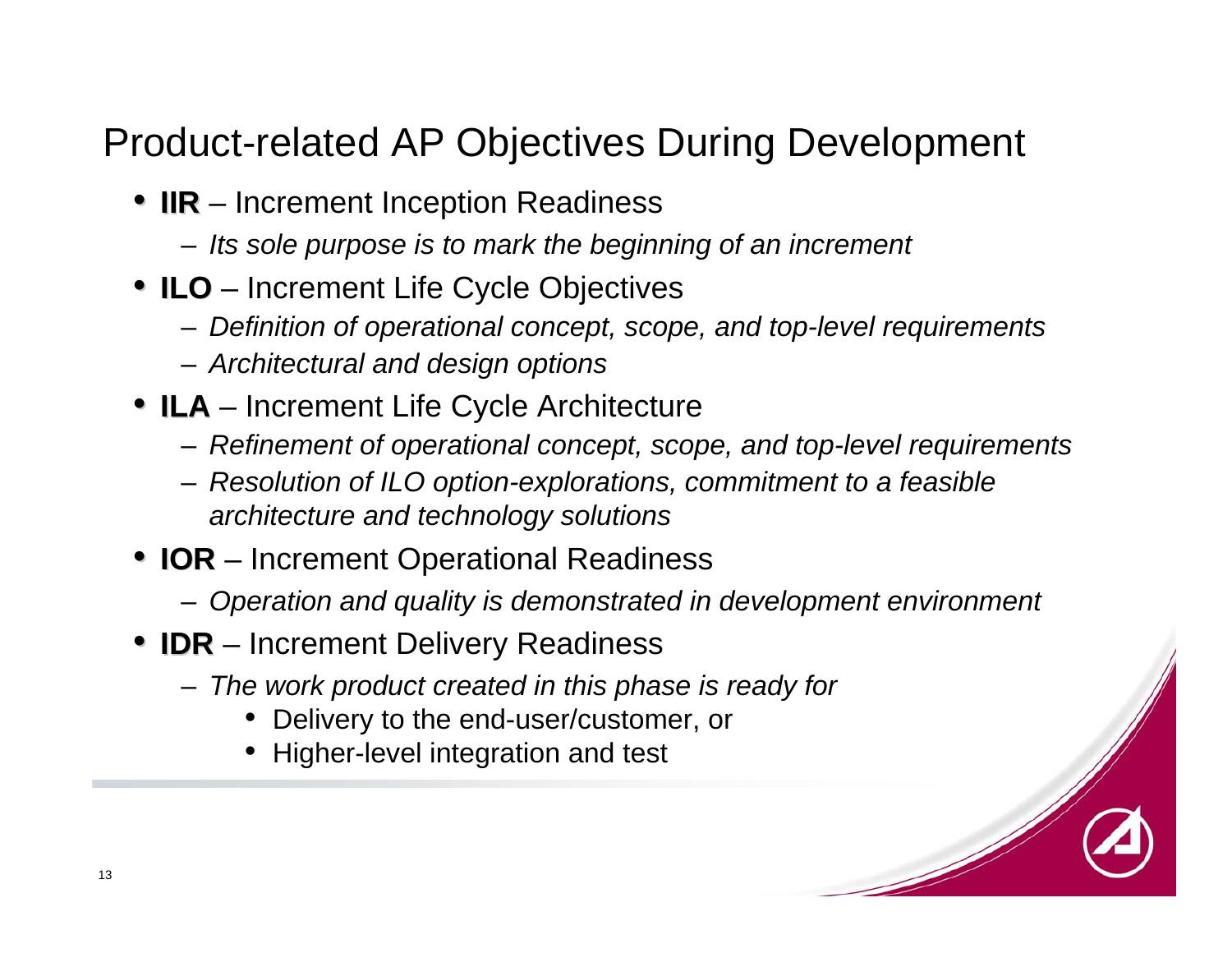## Challenges of Concurrent Engineering

- The usual HW/SW dialog
	- *Traditional SW Position: Give me the working hardware, and leave me alone!*
	- *Traditional HW Position: Here are the specs, see you at final integration. Now leave me alone!*
	- *What Really Takes Place: HW is frequently changing during design. SW people are frustrated and inefficient. SW always ends up being the bottleneck*
- Similar situation in case of concurrently developed software components
- Challenges, challenges …
	- *The Project Manager's Challenge:*
		- Managing (estimating, planning, monitoring, and controlling) concurrent engineering processes
	- *The Process Architect's Challenge:*
		- Dealing with life cycle modeling complexity
			- *Concurrent engineering of hardware and software*
			- *Iterative/incremental processes*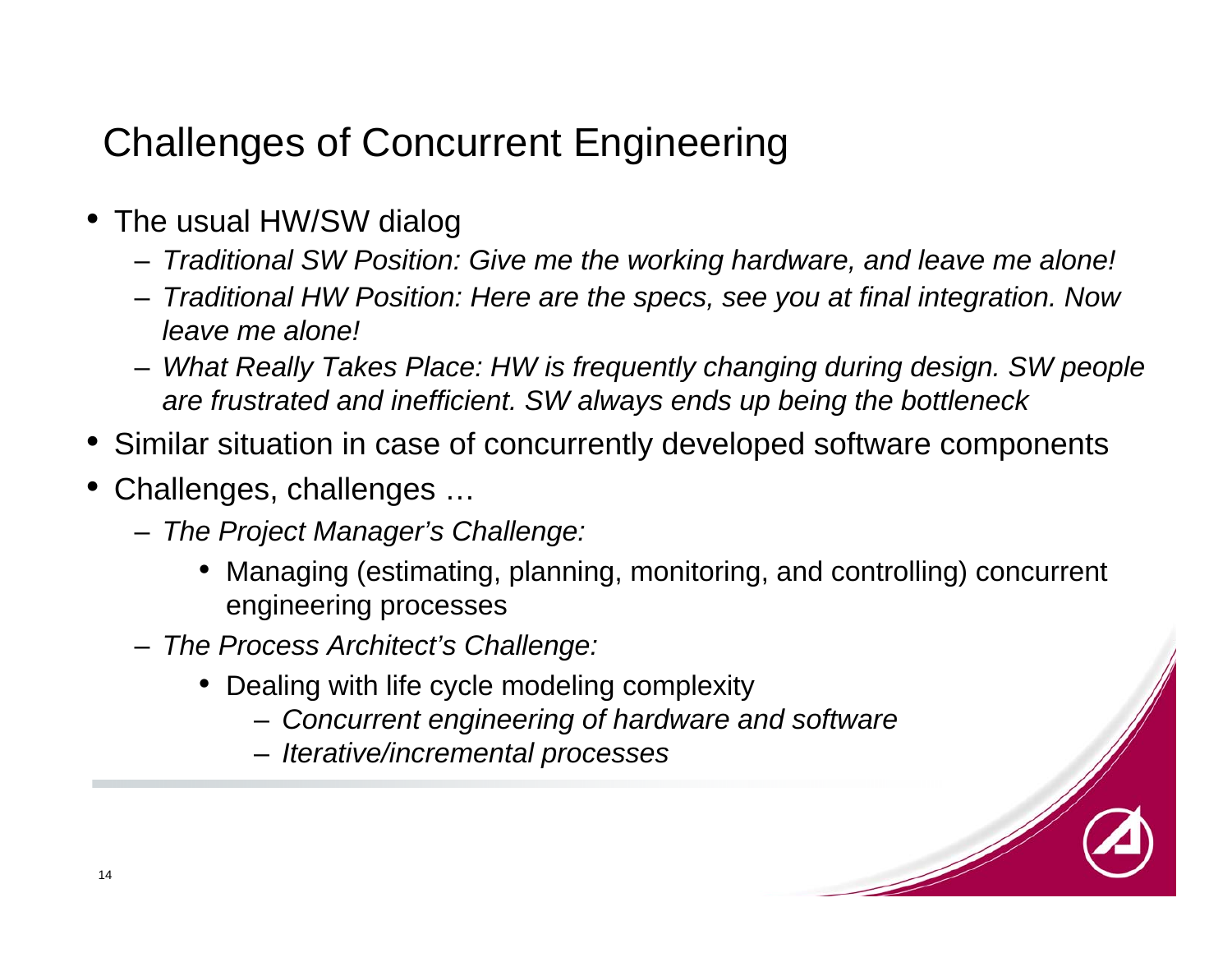## Anchoring Concurrent Engineering Processes in ULCM®



- Specific Challenges Addressed
	- *Design of interfaces and the tuning of Technical Performance Measures (TPMs) related to dependent, concurrently developed components*
	- *For concurrent engineering process streams, the determination of*
		- •Optimal number of interactions between concurrent streams, and
		- The optimal place of interactions in the life cycle (solved by using APs)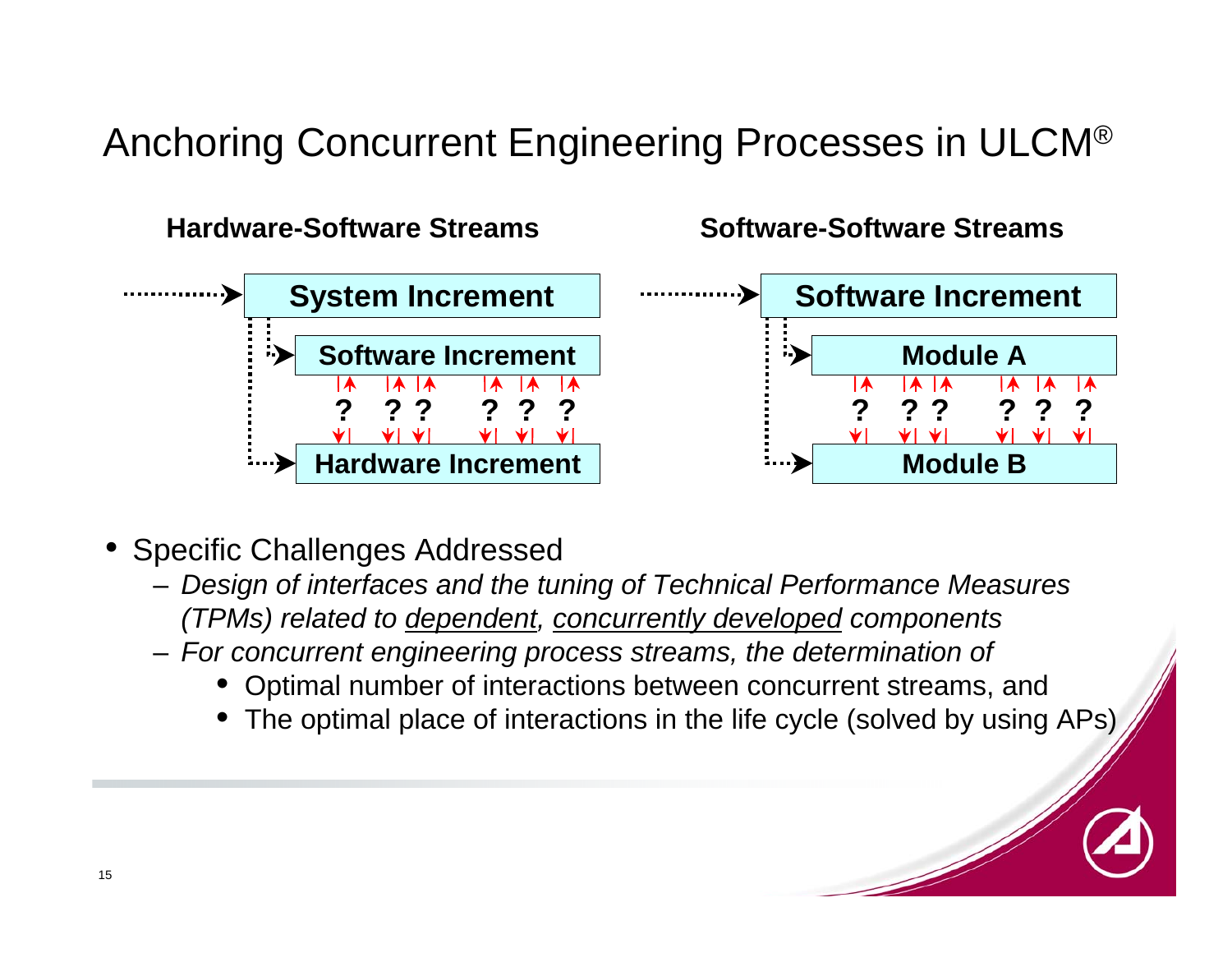#### Synchronization Via Anchor Points



- How Anchor Points are used
	- *Concurrent process streams should not be arbitrarily shifted or overlapped*
	- *Connection is only planned at Anchor Points*
- Stakeholders of the process streams collaborate at Anchor Points
	- $P_{n\text{-}1}$  stakeholders rely on  $P_n$  stakeholder deliveries at  $\textit{AP}_{\textsf{X}}$  to satisfy  $\textit{AP}_{\textsf{Y}}$ *objectives*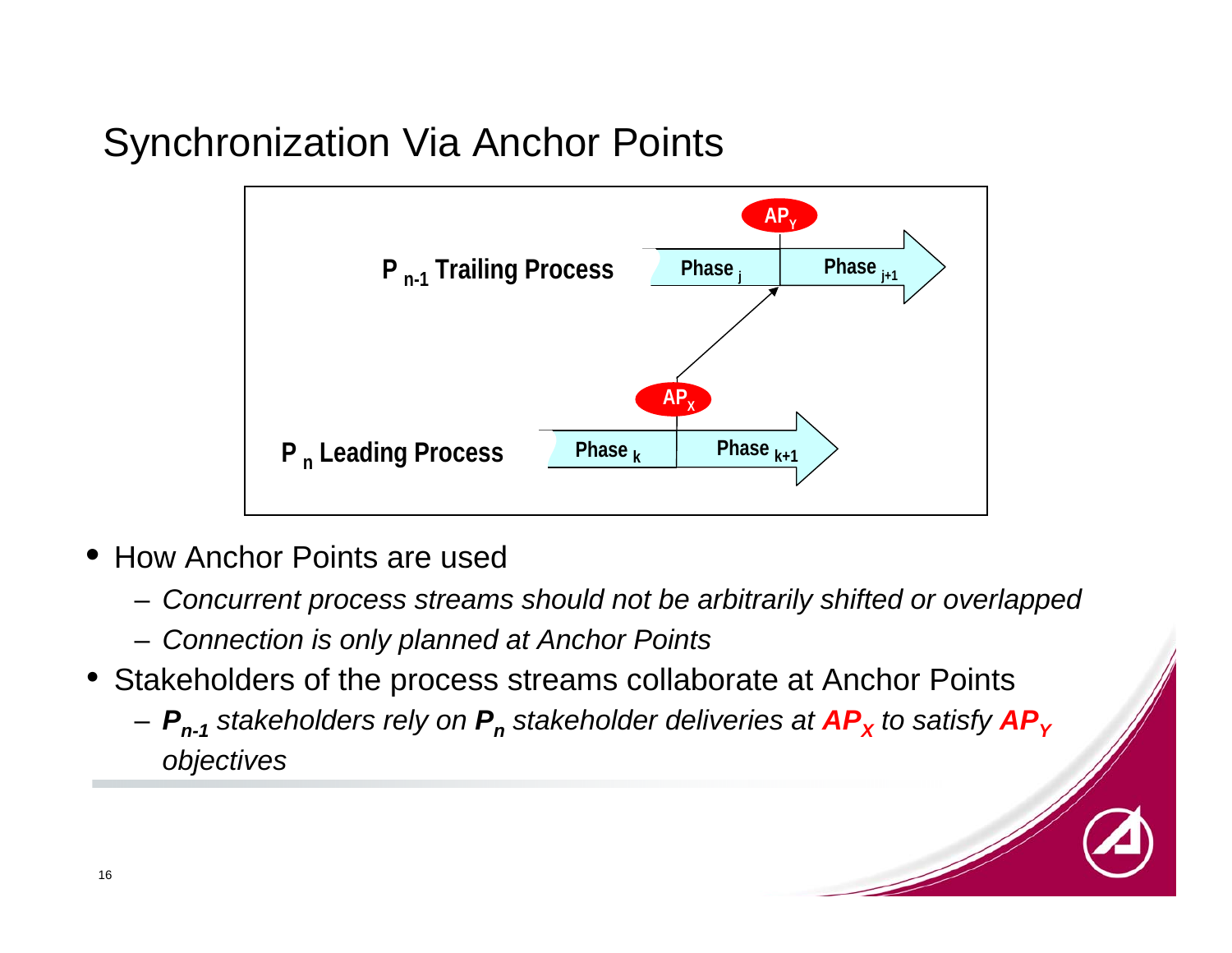#### Example Use of Anchor Points for a Product Line



- What is a product line?
	- *A product line represents a product family, a set of related systems that are built from and leveraging off a common set of core assets\**
- Product line challenges
	- *Technical considerations – selecting/distributing product features*
	- *Business constraints – balancing cost and Time-to-Market*
	- *Development strategy challenges – determination of architectural structuring, development and production order*
- LCM Challenge: Manipulating a complex, aggregate life cycle model

*\* These core assets are also called the elements of the Product Line Platform*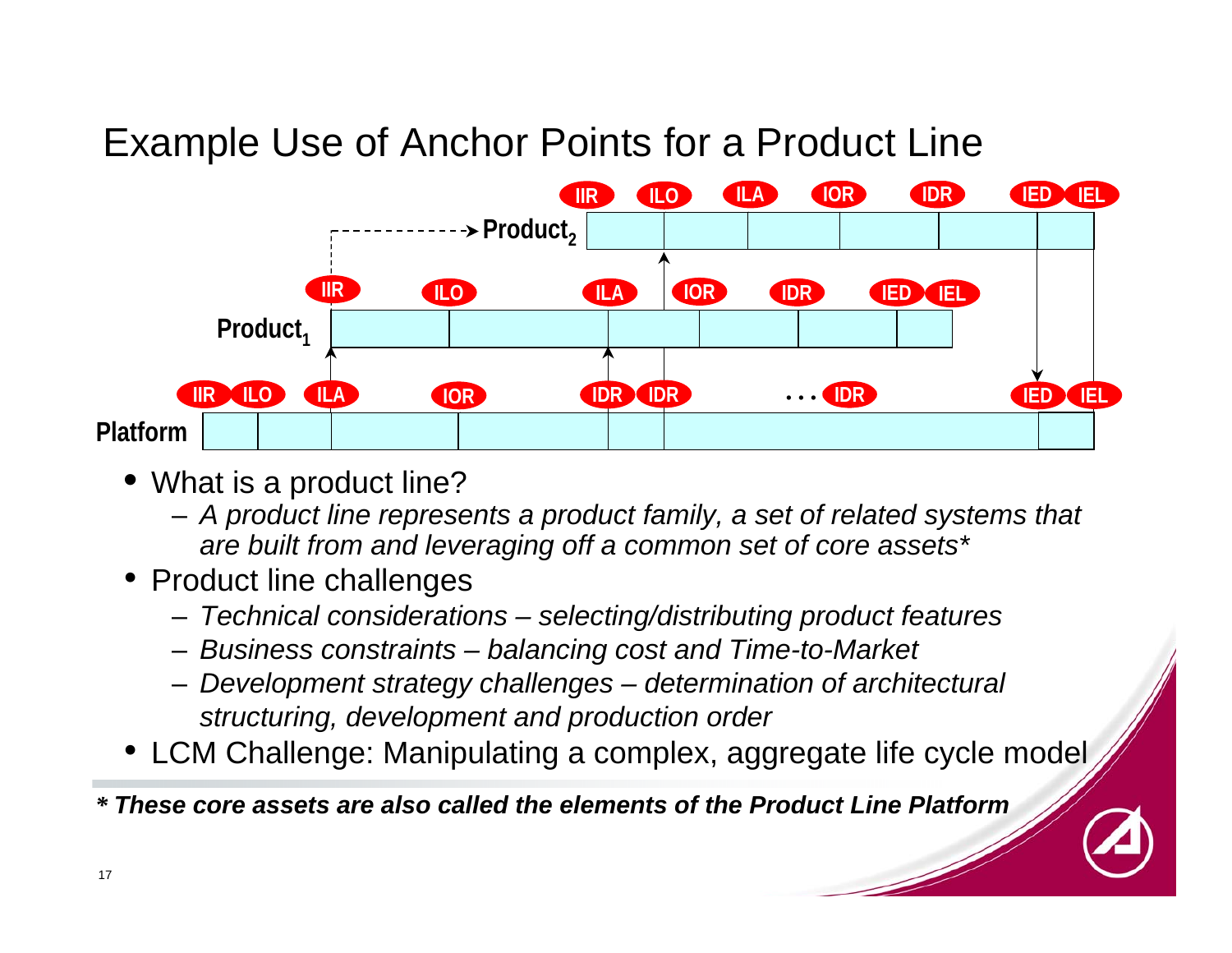### DSM (Design Structure Matrix)

- The DSM method is widely used to design and optimize complex systems in various domains
	- *DSM describes the relationships between architectural elements of a system in a concise format*
	- *In each cell we might have simply a marker (like a circle) or, in more complex cases some kind of indicator characterizing the relationship between system design elements*
	- *A wide range of tools are available to manipulate DSM [Browning 2001]*
- Basic DSM Examples:



*Legend: D1 … D4 – System Design Elements; mij – Relationship between Di and Dj Elements*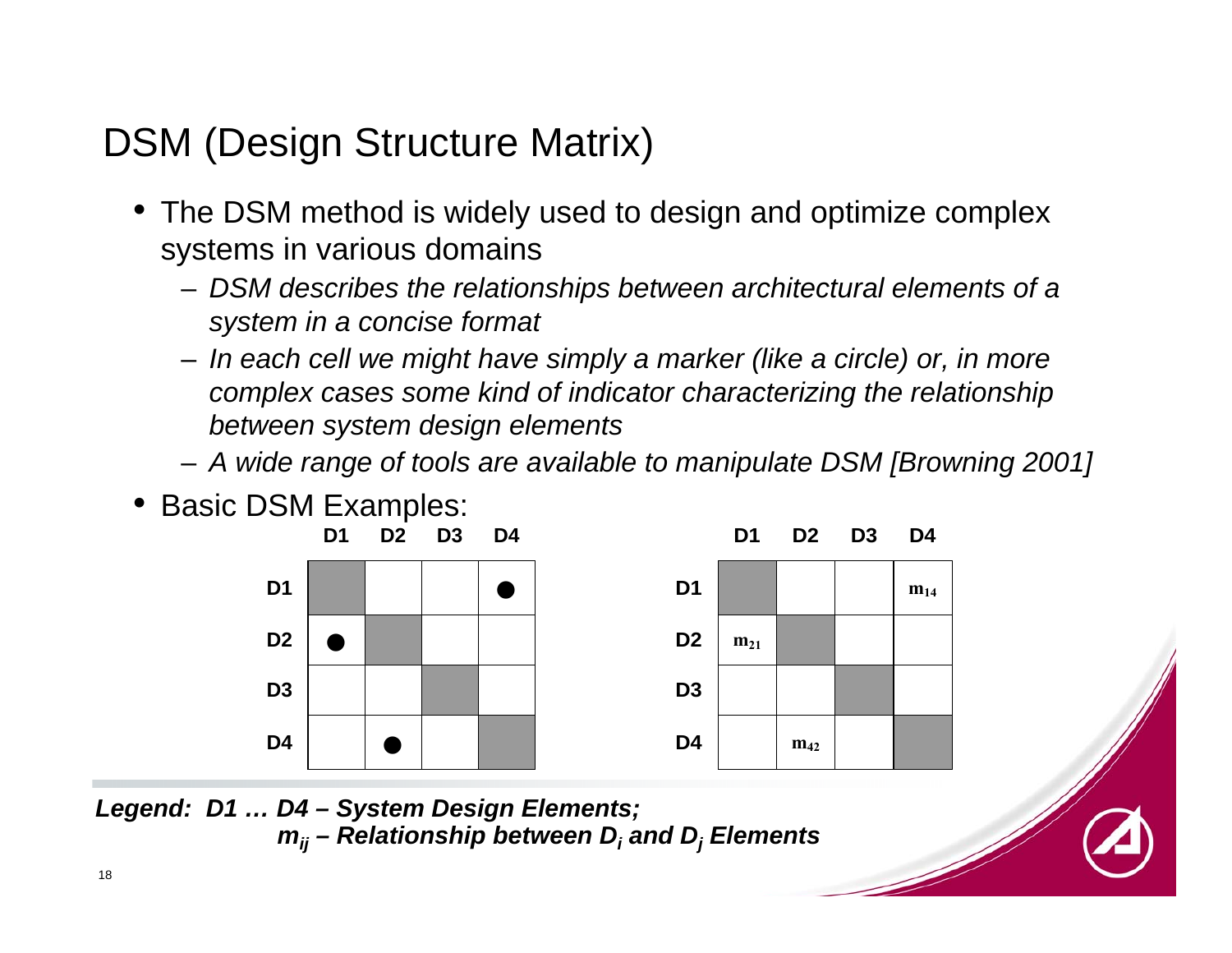#### Mapping Anchor Points to DSM









 $\mathscr{N}$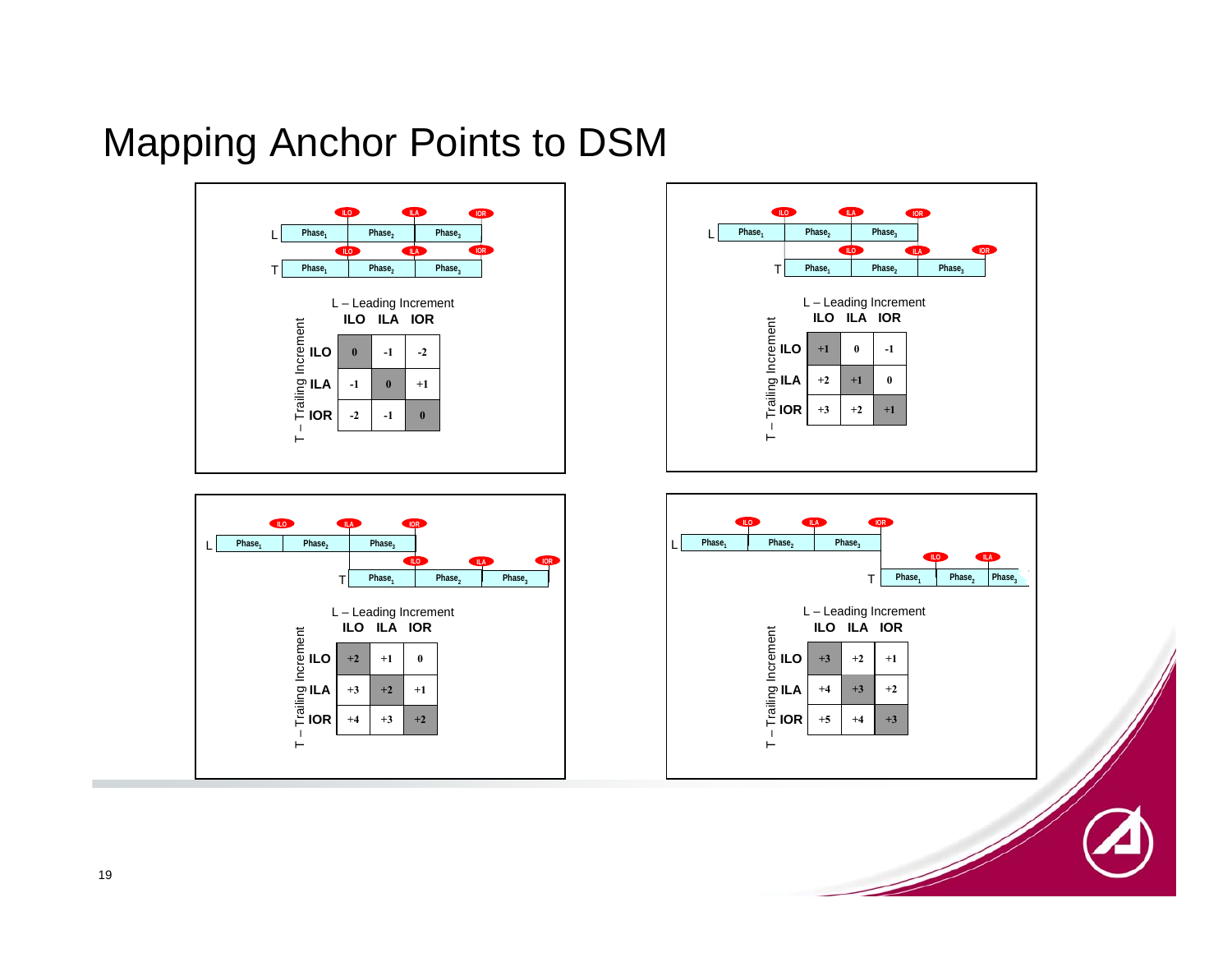#### Concurrent Increment Coupling Metric (CICM)

- Coupling is a measure of strength of interconnection
	- *Uncoupled modules are independent*
- High or Low coupling is not "good" or "bad"
	- *Various pro's and con's are associated with different coupling levels*
	- *Author's hypothesis is that for any concurrent engineering situation an optimal coupling exists*
- DSM-based CICM definition

$$
CICM = f(m_{11}, m_{12}, ..., m_{ij}, ..., m_{nn})
$$

• For the shown DSM matrices a simple CICM definition

$$
CICM = 4 - m_{nn}
$$

where **m<sub>nn</sub> is the value from the diagonal of the matrix**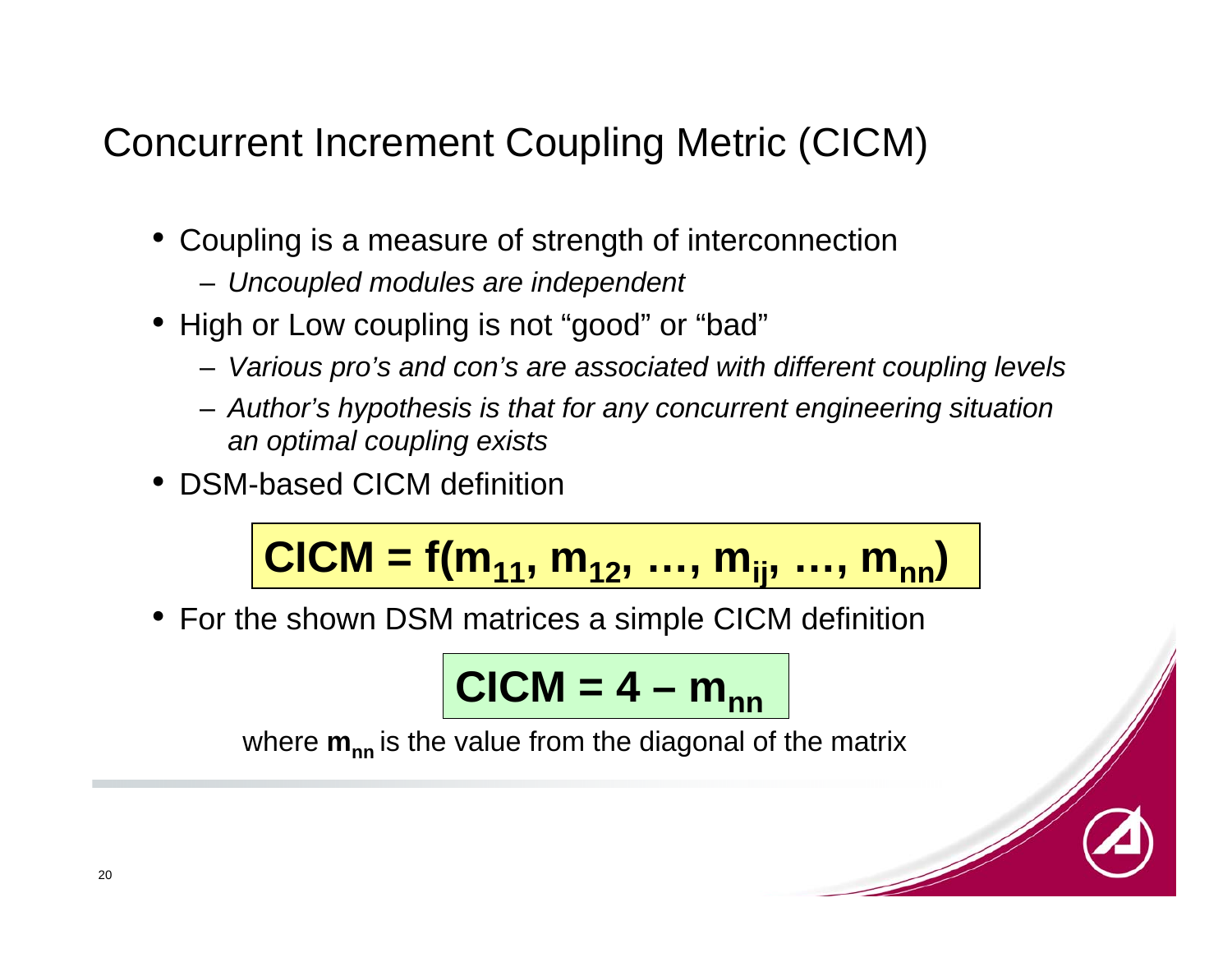#### CICM Values for the DSM Examples

| $m_{nn}$    | <b>CICM</b>          |                           |  |  |
|-------------|----------------------|---------------------------|--|--|
|             | <b>Numeric Value</b> | <b>Ordinal Rating</b>     |  |  |
| 0           |                      | <b>Very High</b>          |  |  |
| 1           |                      | <b>High</b>               |  |  |
| $\mathbf 2$ | $\mathbf 2$          | <b>Medium</b>             |  |  |
| 3           |                      | Low                       |  |  |
|             |                      | No coupling (Independent) |  |  |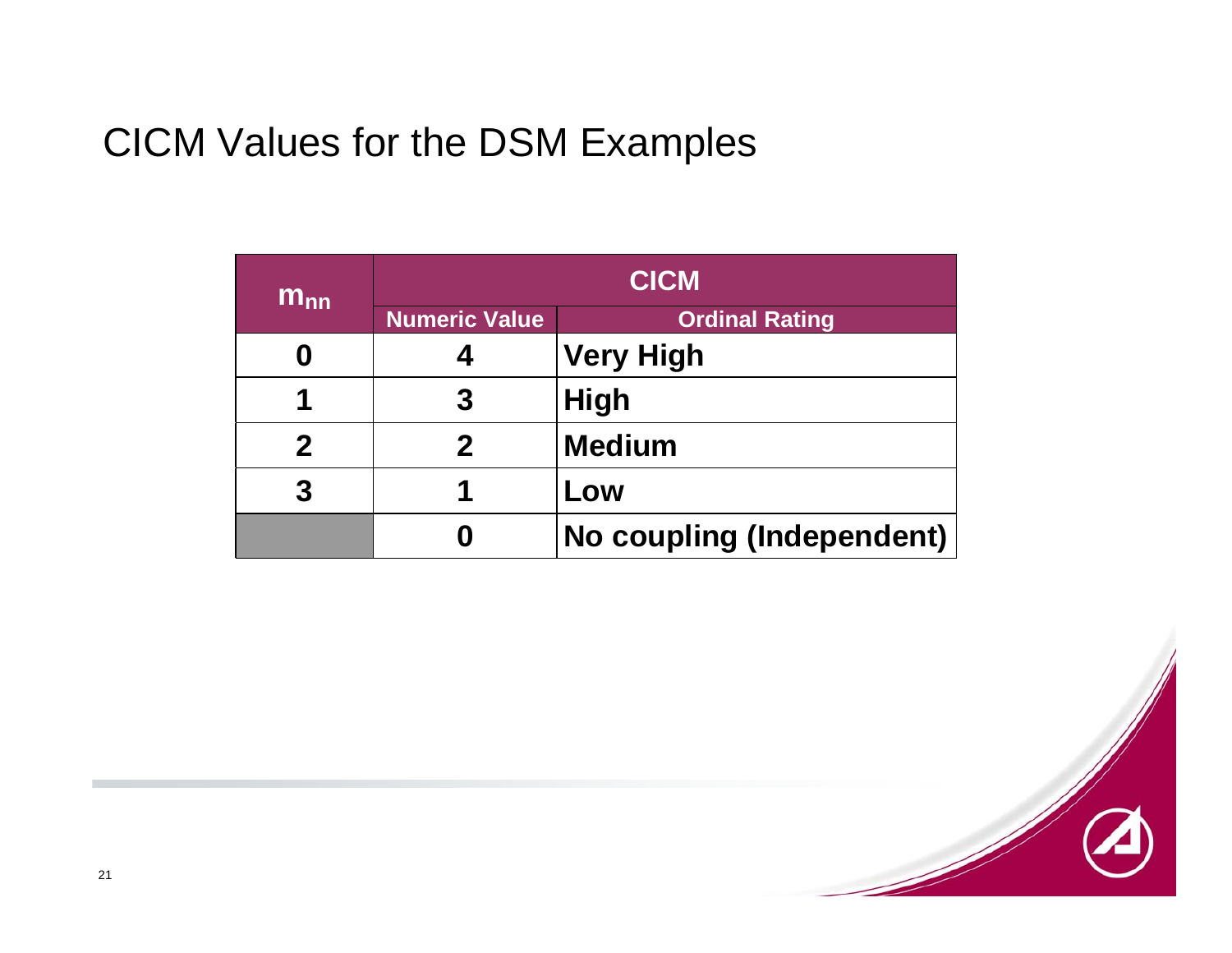#### The Relationship Between CICM and Schedule/Cost Risk

- Definitions
	- *Schedule risk in this context is risk to complete the project in the estimated timeframe due to unexpected rework*
	- *Cost risk in this context is risk to complete the project within estimated cost due to unexpected rework*
- A main source of these risks is architecture volatility stemming from concurrent engineering
	- *However, the relationship between concurrent increment process stream coupling and architecture volatility is not straightforward*
	- *For example, the classic "Iron Triangle" of Cost-Schedule-Performance does not apply anymore*
		- Depending on the chosen concurrency configuration of the increments, drastically different schedules are expected even though performance and cost are supposed to stay the same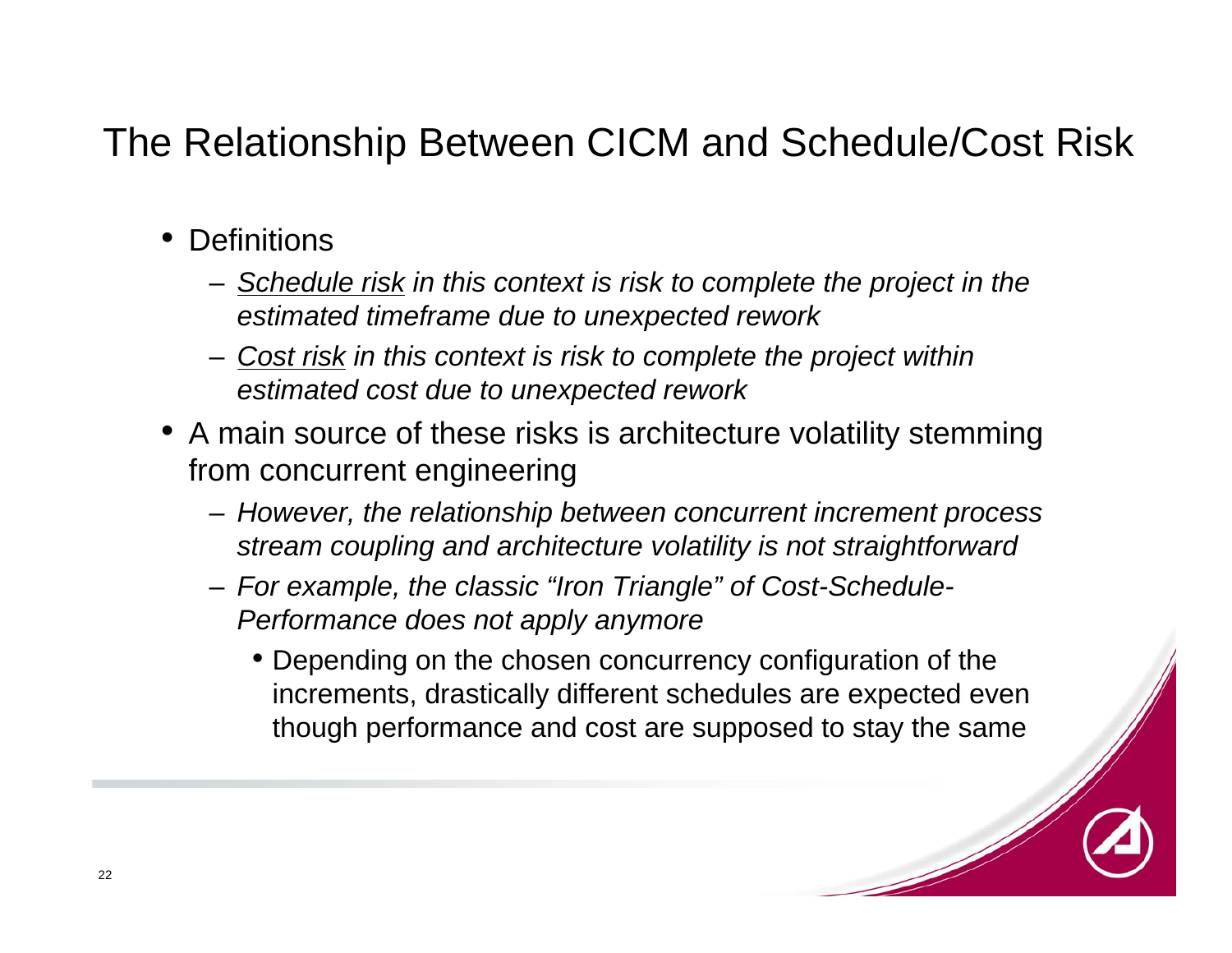#### Discussion Based on the Examples

- Very High Coupling (CICM=4)
	- *Positive:*
		- Increment phases overlap, all APs are aligned
		- The architecture of both increments is basically planned together, at the same time
			- *Being able to change both architectures provides flexibility that is considered positive*
		- This configuration promises the shortest schedule
	- *Caveats:*
		- Both architectures are volatile
		- No "hardening" provided for the leading increment
		- No learning from the development of the leading increment
		- There will not be any opportunity for early detection of defects in the leading increment
			- *This configuration results in the most costly rework*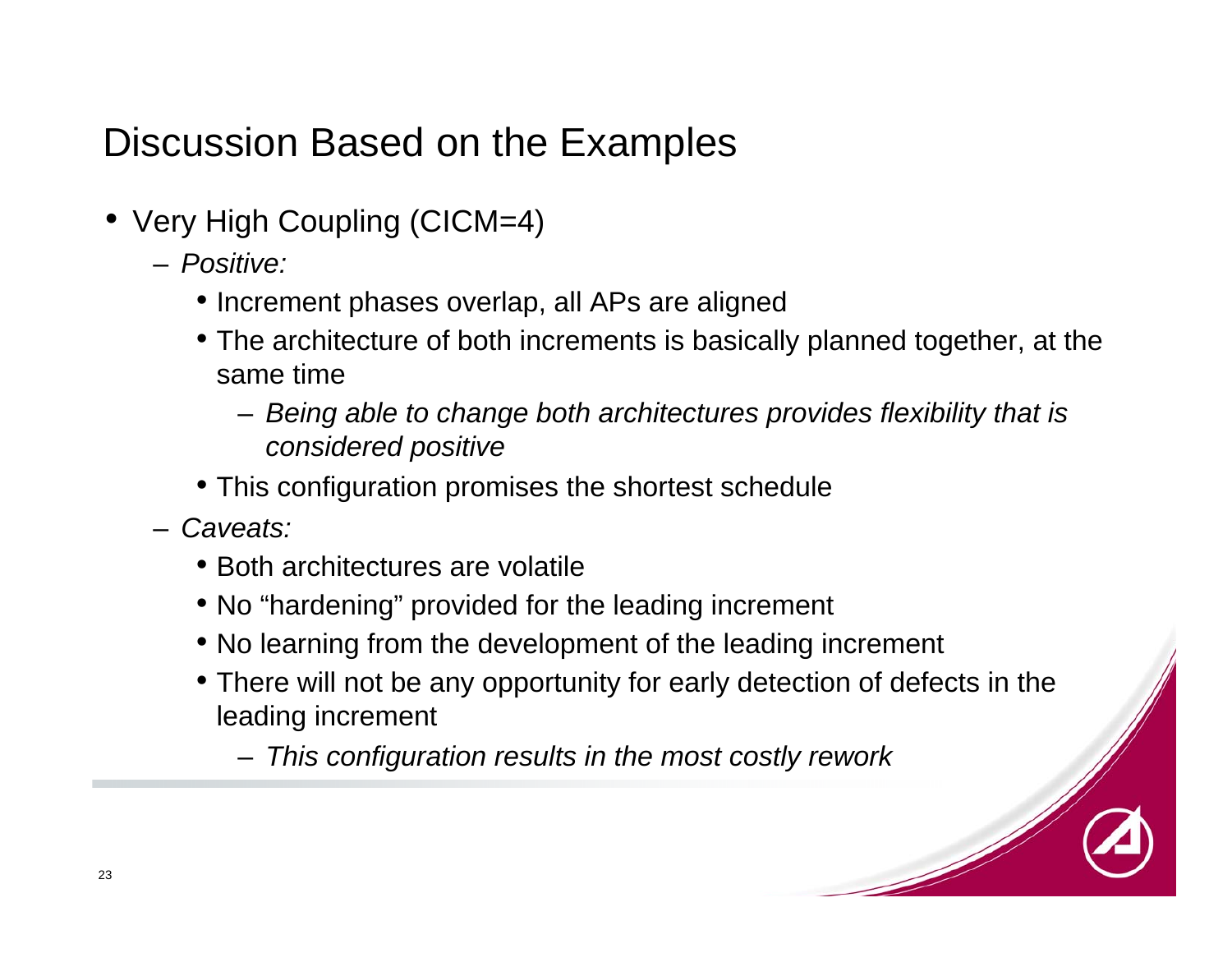#### Discussion Based on the Examples (Cont.)

- High Coupling (CICM=3)
	- *Positive:* 
		- Architectural options for the leading increment are known when the design of the trailing increment starts
		- Actual architecture of the leading increment is known when the determination of the trailing increment architecture starts
		- The actual code of the leading increment is available when the implementation of the trailing increment starts
	- *Caveat:*
		- Increased cost of rework when correcting any problems with the leading increment that are discovered during the design of the trailing increment

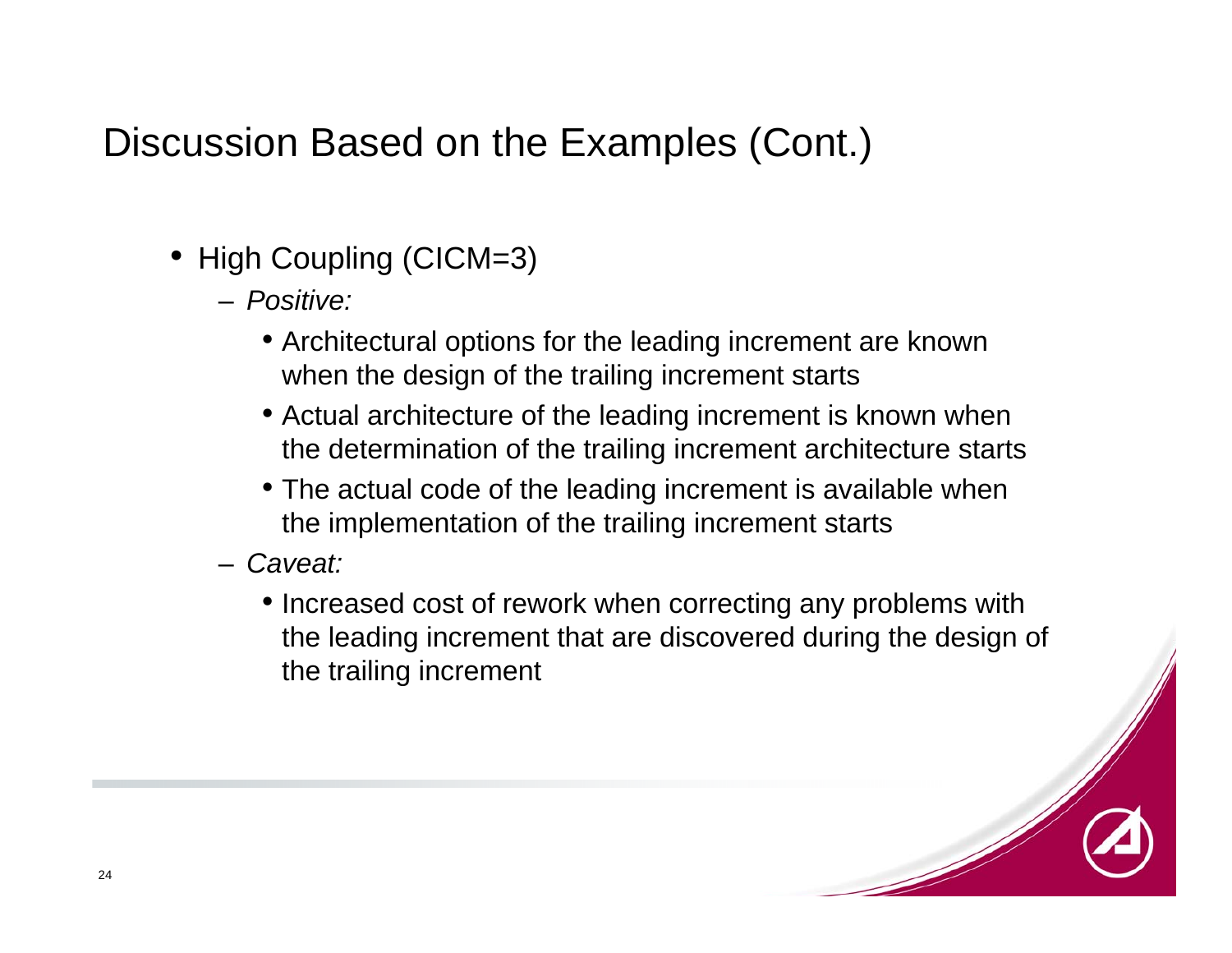#### Discussion Based on the Examples (Cont.)

- Medium Coupling (CICM=2)
	- *Positive:* 
		- Actual architecture of the leading increment is known when the work on the trailing increment starts
		- The actual code of the leading increment is available when the architectural design of the trailing increment starts
	- *Caveats:*
		- Increased difficulty in correcting any problems with the leading increment that are discovered during the design of the trailing increment due to the fact that the leading increment's architecture has been determined
		- Final integration is further removed; correcting any problems with the leading increment that are discovered during final integration is becoming increasingly more expensive

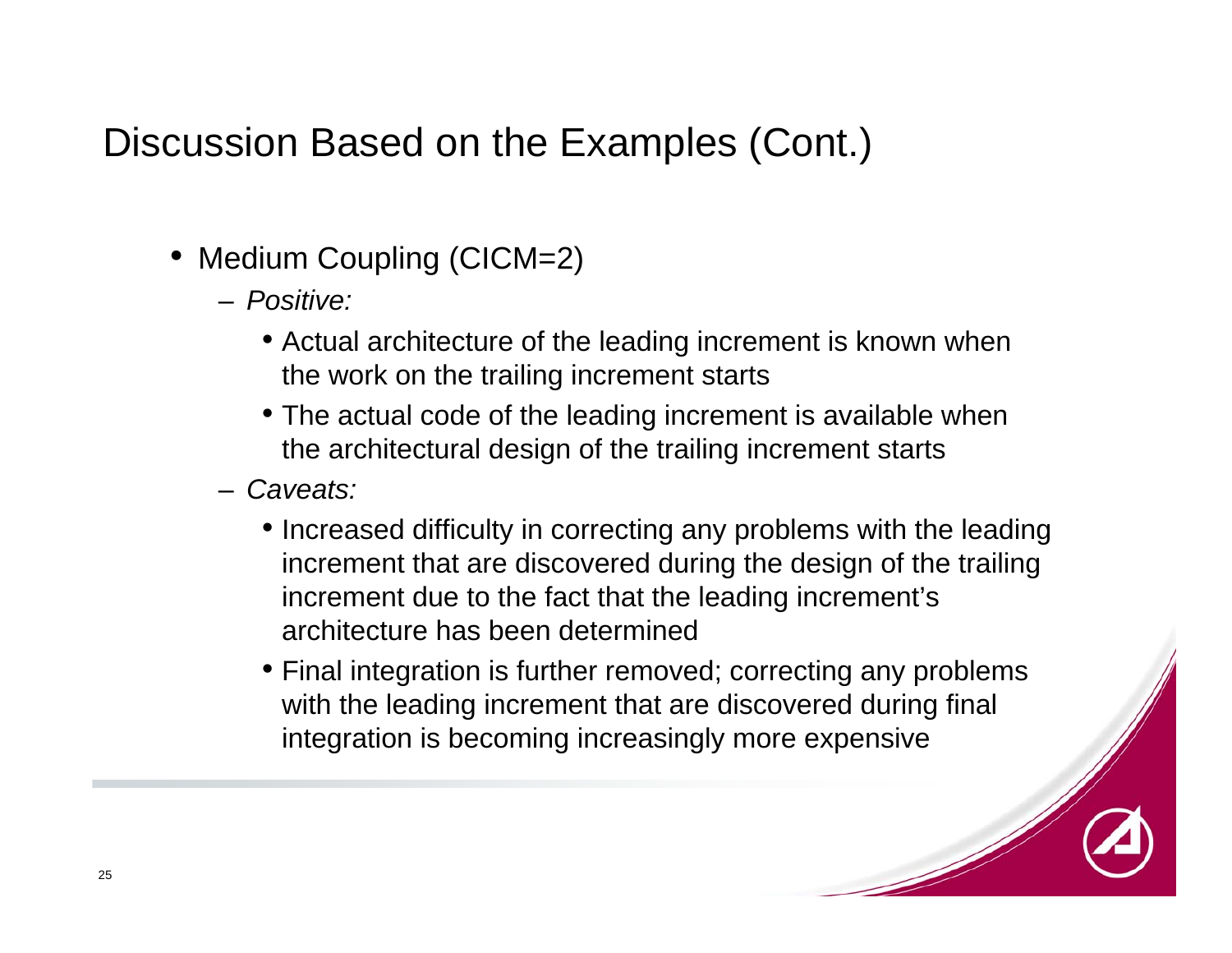#### Discussion Based on the Examples (Cont.)

- Low Coupling (CICM=1)
	- *Positive:* 
		- The actual code of the leading increment is available when the planning of the trailing increment starts
		- Leading increment's code is considered sufficiently tested
	- *Caveats:*
		- High level of difficulty in correcting any problems with the leading increment that are discovered during the development of the trailing increment due to the fact that the leading increment has already been coded and tested
		- Final integration is further removed; Correcting any problems with the leading increment that are discovered during final integration is becoming very expensive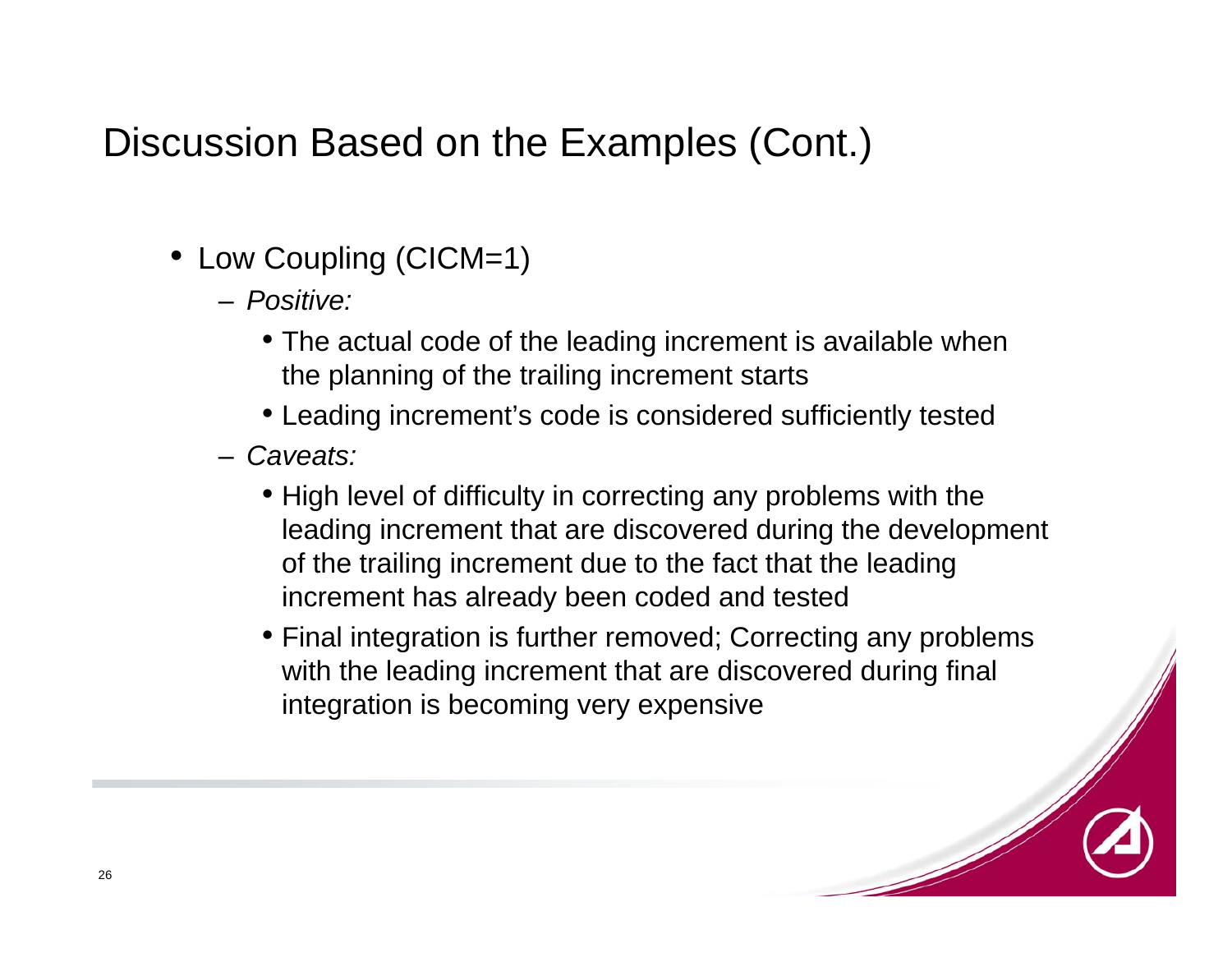## Next Steps – Direction of Future Research

- Extend CICM to cover more realistic increment positioning situations
	- *The shift involves more than one phase*
	- *Phase-lengths are not equivalent*
- Define LCPC (Life Cycle Plan Cohesion) Metric
	- *Cohesion is a measure of how tightly bound or related the concurrent increments are to one another*
	- *Coupling is one key factor, but not the only factor*
		- It seems to be plausible that tightly coupled increments create a life cycle plan with high cohesion
			- *However, the relationship needs to be researched and quantified.*

# **LCPC = f(CICM)**

- • Develop quantitative evaluation guidance for LCPC
	- *Quantify metrics*
	- *Develop a methodology that allows the comprehensive evaluation of schedule, rework, and quality dimensions of different life cycle plans*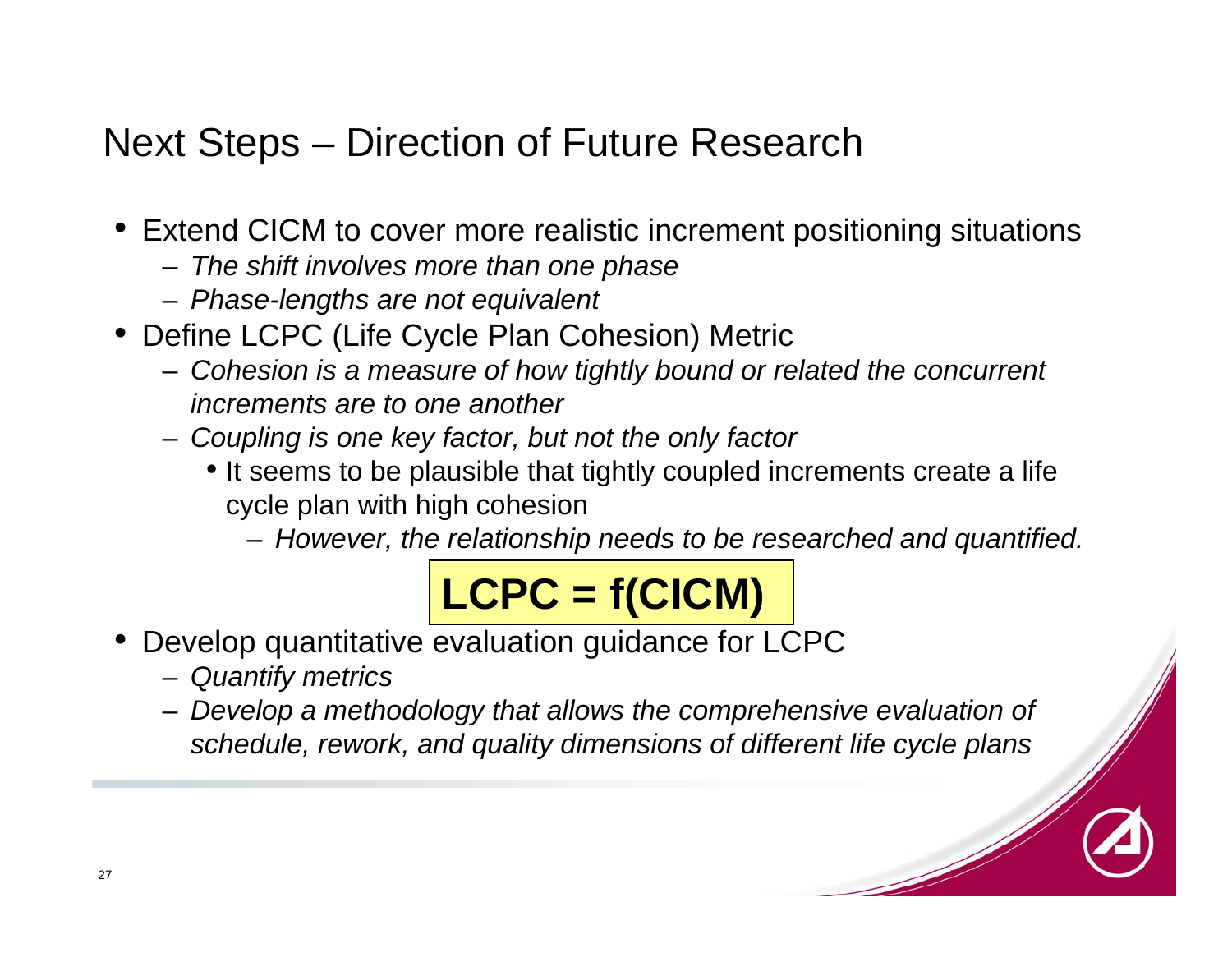#### Summary

- A promising Aerospace research platform, ULCM® has been used to model concurrent engineering process streams of software-intensive system development
- DSM has been introduced to facilitate the easy manipulation of ULCM® models of concurrently engineered complex systems
- Two new metrics, CICM and LCPC has been proposed to characterize increment coupling and cohesion in complex life cycle models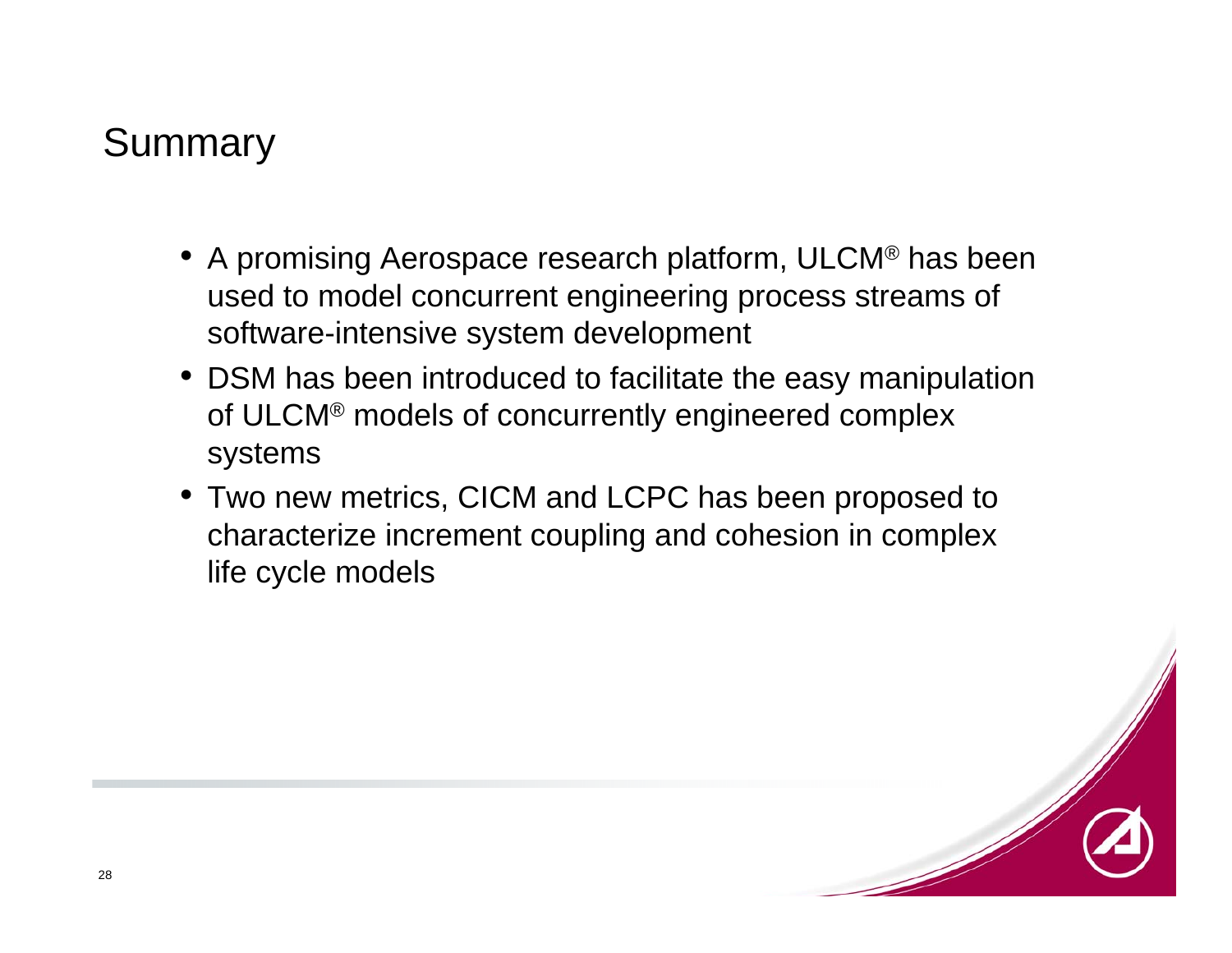#### Acronyms

| <b>AP</b> Anchor Point                                         |  |  |  |  |
|----------------------------------------------------------------|--|--|--|--|
| <b>CICM</b> Concurrent Increment Coupling Metric               |  |  |  |  |
| <b>DSM</b> Design Structure Matrix                             |  |  |  |  |
| <b>IDR</b> Increment Delivery Readiness                        |  |  |  |  |
| <b>IED</b> Increment End-of-Life Decision                      |  |  |  |  |
| <b>IEL</b> Increment End-of-Life                               |  |  |  |  |
| <b>IIR</b> Increment Inception Readiness                       |  |  |  |  |
| ILA   Increment Life Cycle Architecture                        |  |  |  |  |
| <b>ILO Increment Life Cycle Objectives</b>                     |  |  |  |  |
| <b>IOR   Increment Operational Readiness</b>                   |  |  |  |  |
| <b>IR&amp;D</b> Independent Research & Development             |  |  |  |  |
| <b>LCM</b> Life Cycle Modeling                                 |  |  |  |  |
| <b>LCPC</b> Life Cycle Plan Cohesion                           |  |  |  |  |
| <b>MOIE</b> Mission-Oriented Investigation and Experimentation |  |  |  |  |
| <b>TPM</b>   Technical Performance Measure                     |  |  |  |  |
| <b>ULCM</b> Unified Life Cycle Modeling                        |  |  |  |  |

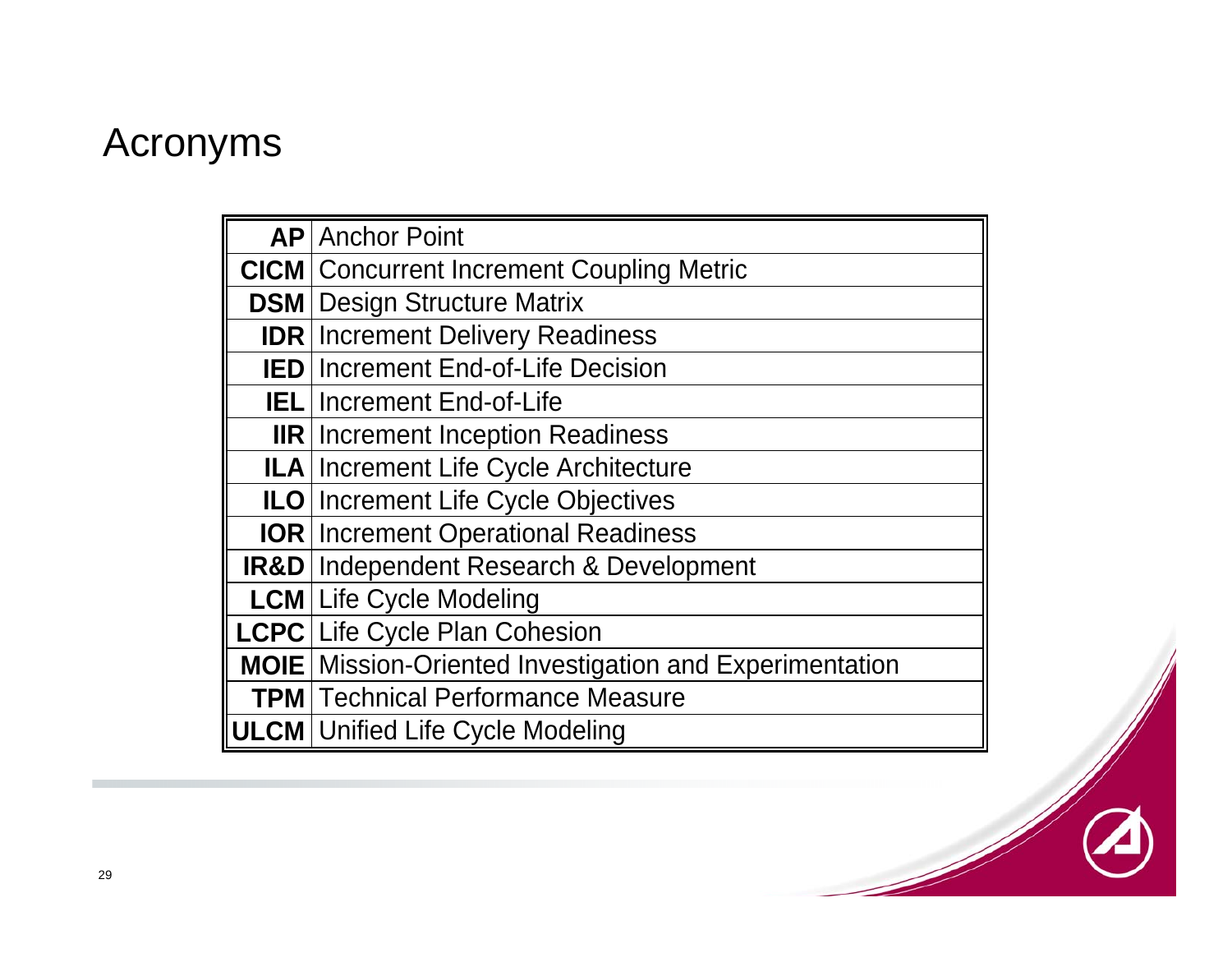#### References

[**Browning 2001**] Browning, R. T., "Applying the Design Structure Matrix to System Decomposition and Integration Problems: A Review and New Directions," IEEE Transactions on Engineering Management, 48(3):292-306

[**Hantos 2007**] Hantos, P., "Unified Life Cycle Modeling Tutorial, Version 1.0," Aerospace Report No. TOR-2007(8550)-6966, August 31, 2007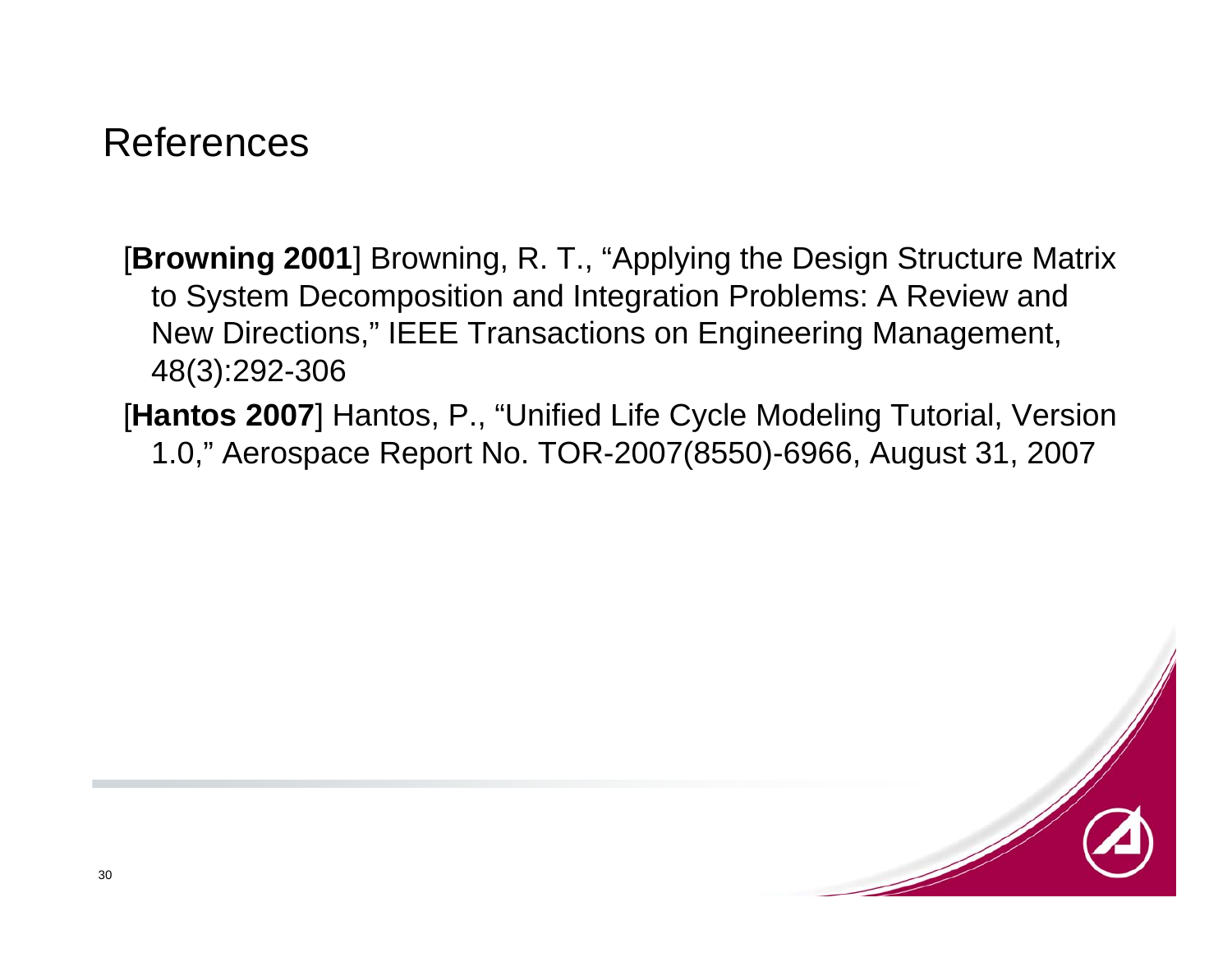#### Contact Information

#### **Peter Hantos**

The Aerospace Corporation P.O. Box 92957-M1/112Los Angeles, CA 90009-2957 Phone: (310) 336-1802 Email: peter.hantos@aero.org

31